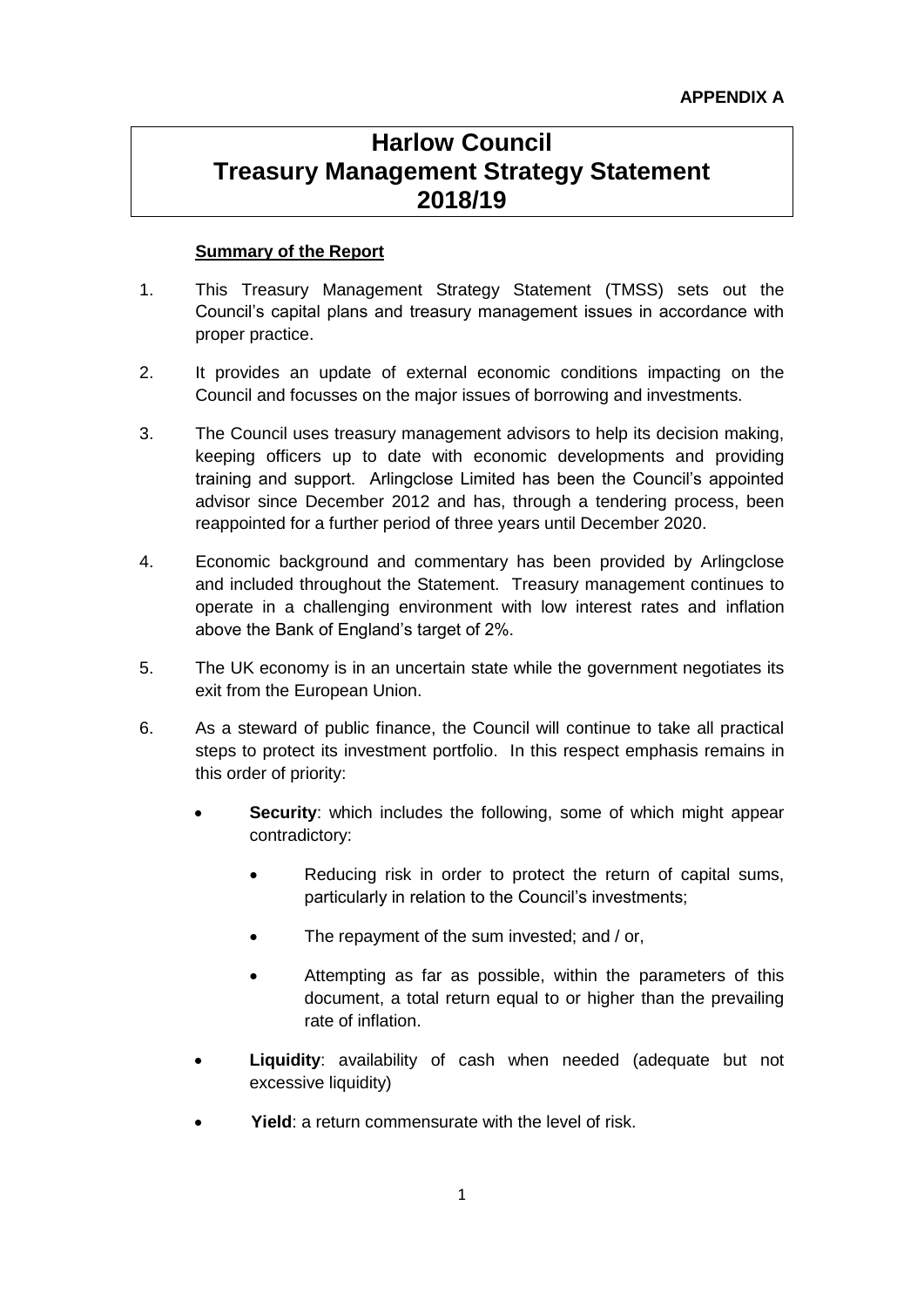7. Harlow Council has embarked on two major capital projects: the Enterprise Zone and Prentice Place, which will deplete surplus cash held. It is anticipated that, during 2018/19, the Council will need to undertake external borrowing.

# **Introduction**

- 8. Harlow Council has adopted the Chartered Institute of Public Finance and Accountancy's 'Treasury Management in the Public Services: Code of Practice 2011 Edition' (the CIPFA Code) which requires the Council to approve a treasury management strategy before the start of each financial year. CIPFA consulted on changes to the Code in 2017, but has yet to publish a revised Code.
- 9. In addition, the Department for Communities and Local Government (CLG) issued revised 'Guidance on Local Authority Investments' in March 2010 that requires the Council to approve an investment strategy before the start of each financial year.
- 10. Other changes to treasury management regulations include the second Markets in Financial Instruments Directive (known as MiFID II). This became effective from 3 January 2018 when local authorities were reclassified as "retail clients" unless making an application to opt up to retain "professional client" status with individual banks, brokers, advisors, fund managers and custodians. This is called "elective professional status". Some level of inconsistency has been observed between the various firms listed above, with some requiring that the Council declares and demonstrates that it has opted up whilst others remain less rigid. In order to opt up to professional client status, the Council must have an investment balance of at least £10m and the person authorised to make investment decisions on behalf of the authority must have at least one year's relevant professional experience in treasury management. In addition, the firm must assess that the person has the expertise, experience and knowledge to make investment decisions and understand the risks involved. The Council has, of course, opted up with its advisors Arlingclose Ltd.
- 11. This report fulfils the Council's legal obligation under the 'Local Government Act 2003' to have regard to both the CIPFA Code and the CLG Guidance.
- 12. The Council has invested substantial sums of money and is therefore exposed to financial risks including the loss of invested funds and the revenue effect of changing interest rates. The successful identification, monitoring and control of risk are therefore central to the Council's treasury management strategy.
- 13. **Revised strategy:** In accordance with the CLG Guidance, Full Council will be asked to approve a revised Treasury Management Strategy Statement should the assumptions on which this report is based change significantly. Such circumstances would include, for example, a large unexpected change in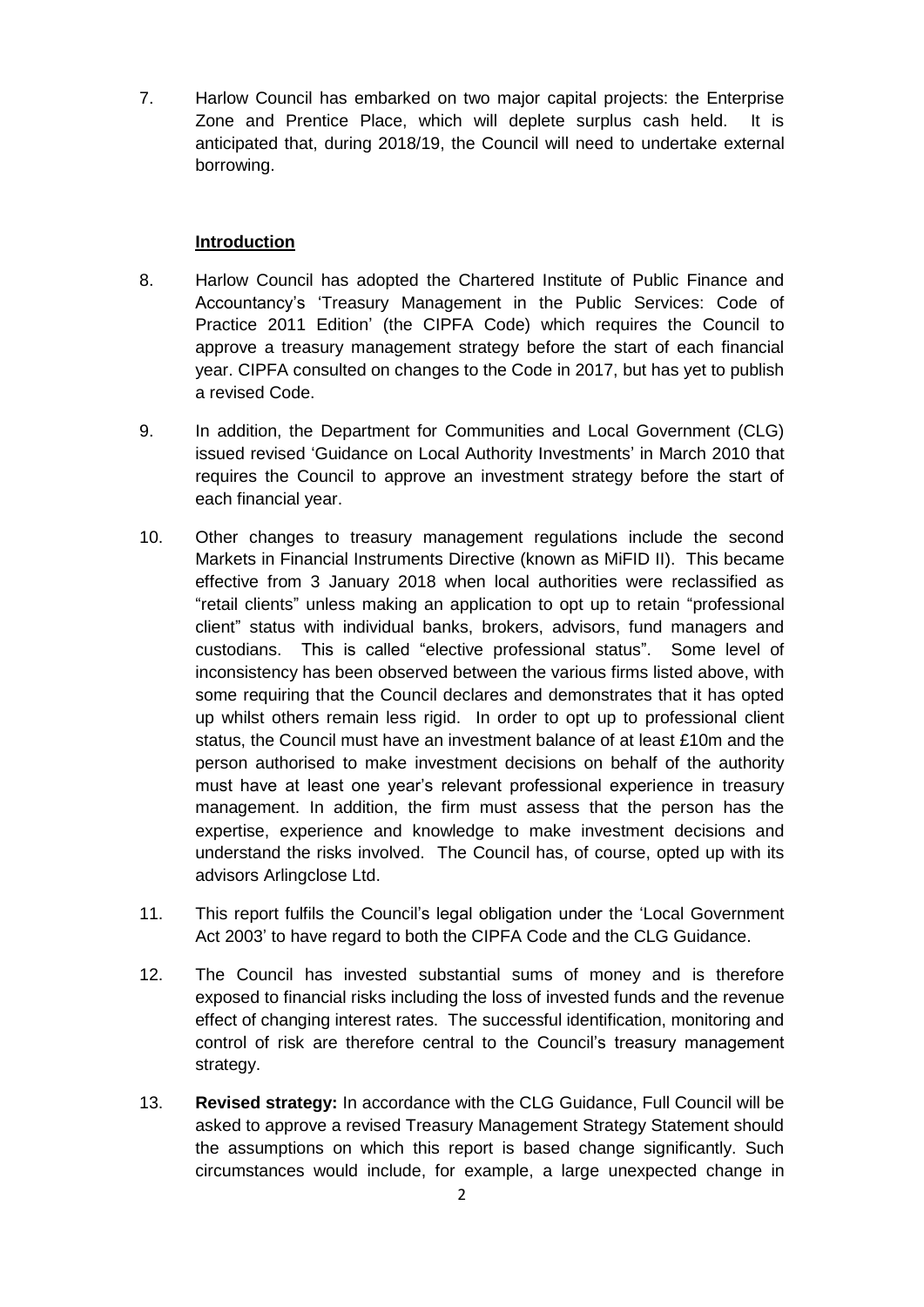interest rates, in the Council's capital programme or in the level of its investment balance.

# **External Context (supplied by Arlingclose)**

# **Economic background:**

- 14. The major external influence on the Council's treasury management strategy for 2018/19 will be the UK's progress in negotiating its exit from the European Union and agreeing future trading arrangements. The domestic economy has remained relatively robust since the surprise outcome of the 2016 referendum, but there are indications that uncertainty over the future is now weighing on growth. Transitional arrangements may prevent a cliff-edge, but will also extend the period of uncertainty for several years. Economic growth is therefore forecast to remain sluggish throughout 2018/19.
- 15. Consumer price inflation reached 3.0% in September 2017 as the postreferendum devaluation of sterling continued to feed through to imports. Unemployment continued to fall and the Bank of England's Monetary Policy Committee judged that the extent of spare capacity in the economy seemed limited and the pace at which the economy can grow without generating inflationary pressure had fallen over recent years. With its inflation-control mandate in mind, the Bank of England's Monetary Policy Committee raised official interest rates to 0.5% in November 2017.
- 16. In contrast, the US economy is performing well and the Federal Reserve is raising interest rates in regular steps to remove some of the emergency monetary stimulus it has provided for the past decade. The European Central Bank is yet to raise rates, but has started to taper its quantitative easing programme, signalling some confidence in the Eurozone economy.

## **Credit outlook:**

- 17. High profile bank failures in Italy and Portugal have reinforced concerns over the health of the European banking sector. Sluggish economies and fines for pre-crisis behaviour continue to weigh on bank profits, and any future economic slowdown will exacerbate concerns in this regard.
- 18. Bail-in legislation, which ensures that large investors including local authorities will rescue failing banks instead of taxpayers in the future, has now been fully implemented in the European Union, Switzerland and USA, while Australia and Canada are progressing with their own plans. In addition, the largest UK banks will ringfence their retail banking functions into separate legal entities during 2018. There remains some uncertainty over how these changes will impact upon the credit strength of the residual legal entities.
- 19. The credit risk associated with making unsecured bank deposits has therefore increased relative to the risk of other investment options available to the Council; returns from cash deposits however remain very low.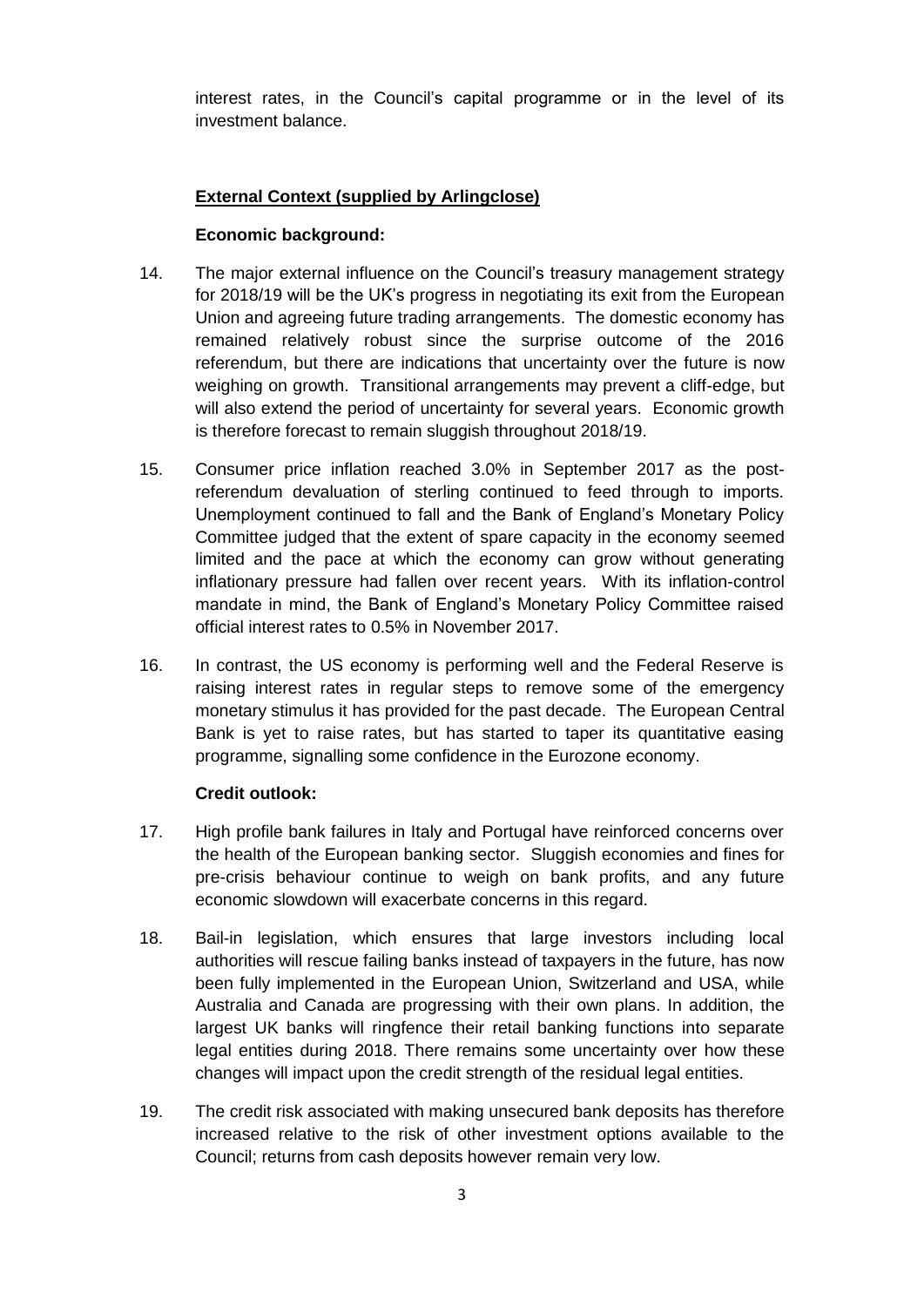## **Interest rate forecast:**

- 20. The Council's treasury adviser Arlingclose's central case is for UK Bank Rate to remain at 0.50% during 2018/19**,** following the rise from the historic low of 0.25%. The Monetary Policy Committee re-emphasised that any prospective increases in Bank Rate would be expected to be at a gradual pace and to a limited extent.
- 21. Future expectations for higher short term interest rates are subdued and ongoing decisions remain data dependant and negotiations on exiting the EU cast a shadow over monetary policy decisions. The risks to Arlingclose's forecast are broadly balanced on both sides. The Arlingclose central case is for gilt yields to remain broadly stable across the medium term. Upward movement will be limited, although the UK government's seemingly deteriorating fiscal stance is an upside risk.
- 22. A more detailed economic and interest rate forecast provided by Arlingclose is attached at *Annex A*.
- 23. For the purpose of setting the budget, it has been assumed that new investments will be made at an average rate of 0.87%, and that new longterm loans will be borrowed at an average rate of 2%.

# **Local Context**

24. On 31 December 2017, the Council held £211.837m of borrowing and £43.535m of investments. This is set out in further detail at *Annex B*. Forecast changes in these sums are shown in the balance sheet analysis in table 1 below.

|                              | 31.3.17      | 31.3.18         | 31.3.19         | 31, 3, 20       | 31.3.21         |
|------------------------------|--------------|-----------------|-----------------|-----------------|-----------------|
|                              | Actual       | <b>Estimate</b> | <b>Forecast</b> | <b>Forecast</b> | <b>Forecast</b> |
|                              | £m           | £m              | £m              | £m              | £m              |
| <b>General Fund CFR</b>      | 42.639       | 50.931          | 62.441          | 63.185          | 64.065          |
| <b>HRA CFR</b>               | 187.370      | 187.370         | 187.370         | 187.370         | 187.370         |
| <b>Total CFR</b>             | 230,009      | 238.301         | 249.811         | 250.555         | 251.435         |
| Less: Other debt liabilities | $\mathbf{0}$ | 0               | $\mathbf{0}$    | $\mathbf{0}$    | 0               |
| <b>Borrowing CFR</b>         | 230,009      | 238.301         | 249.811         | 250.555         | 251.435         |
| Less: External borrowing     | $(-)211.837$ | $(-)211.837$    | $(-)226.837$    | $(-)226.837$    | (-)226.837      |
| Internal borrowing           | 18.172       | 26.464          | 22.974          | 23,718          | 24.598          |
| Less: Usable reserves        | $(-)44.803$  | $(-)39.062$     | $(-)30.729$     | $(-)30.369$     | $(-)30.254$     |
| Less: Working capital        | $(-)9.257$   | $(-)9.124$      | $(-)9.124$      | $(-)9.124$      | $(-)9.124$      |
| <b>Investments</b>           | $(-)35.888$  | $(-)21.722$     | $(-)16.879$     | $(-)15.775$     | $(-)14.780$     |

## Table 1: Balance sheet summary and forecast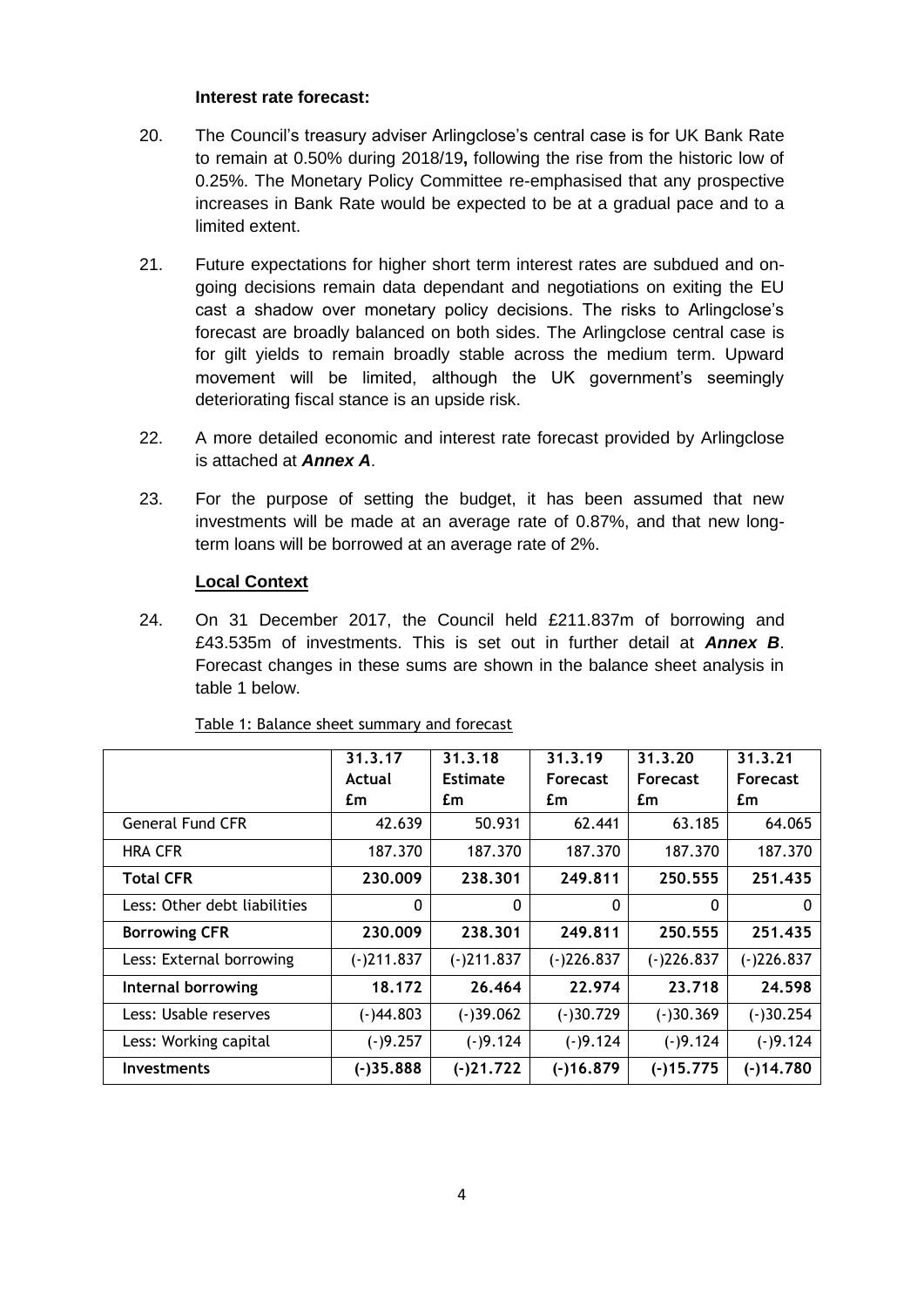25. The Council has an increasing CFR due to the capital programme, but minimal investments and will therefore be required to borrow up to £15m over the forecast period.

# **Borrowing Strategy**

- 26. The Council currently holds £211.837m of loans, which is unchanged on the previous year, as part of its strategy for funding previous years' capital programmes. The balance sheet forecast in table 1 shows that the Council expects to borrow up to £15m in 2018/19. The Council may however borrow to pre-fund future years' requirements, providing this does not exceed the authorised limit for borrowing in 2018/19 of £280m *(see Annex C)*.
- 27. **Objectives:** The Council's chief objective when borrowing money is to strike an appropriately low risk balance between securing low interest costs and achieving certainty of those costs over the period for which funds are required. The flexibility to renegotiate loans should the Council's long-term plans change is a secondary objective.
- 28. **Strategy – Mainstream Borrowing:** Given the significant cuts to public expenditure and in particular to local government funding, the Council's borrowing strategy addresses the key issue of affordability without compromising the longer-term stability of the debt portfolio. With short-term interest rates currently much lower than long-term rates, it is likely to be more cost effective in the short-term to either use internal resources, or to borrow short-term loans instead.
- 29. By doing so, the Council is able to reduce net borrowing costs (despite foregone investment income) and reduce overall treasury risk. The benefits of internal borrowing will be monitored regularly against the potential for incurring additional costs by deferring borrowing into future years when longterm borrowing rates are forecast to rise modestly. Arlingclose will assist the Council with this 'cost of carry' and breakeven analysis. Its output may determine whether the Council borrows additional sums at long-term fixed rates in 2018/19 with a view to keeping future interest costs low, even if this causes additional cost in the short-term.
- 30. Alternatively, the Council may arrange forward starting loans during 2018/19, where the interest rate is fixed in advance, but the cash is received in later years. This would enable certainty of cost to be achieved without suffering a cost of carry in the intervening period.
- 31. In addition, the Council may borrow short-term loans to cover unplanned cash flow shortages.
- 32. **Strategy – Economic Development Projects.** The Council's Capital Programme identifies £18.661m of expenditure over two years (2017/18 & 2018/19) in respect of two schemes: the Enterprise Zone and Prentice Place. The shortfall, after grant funding, is around £15m which will require external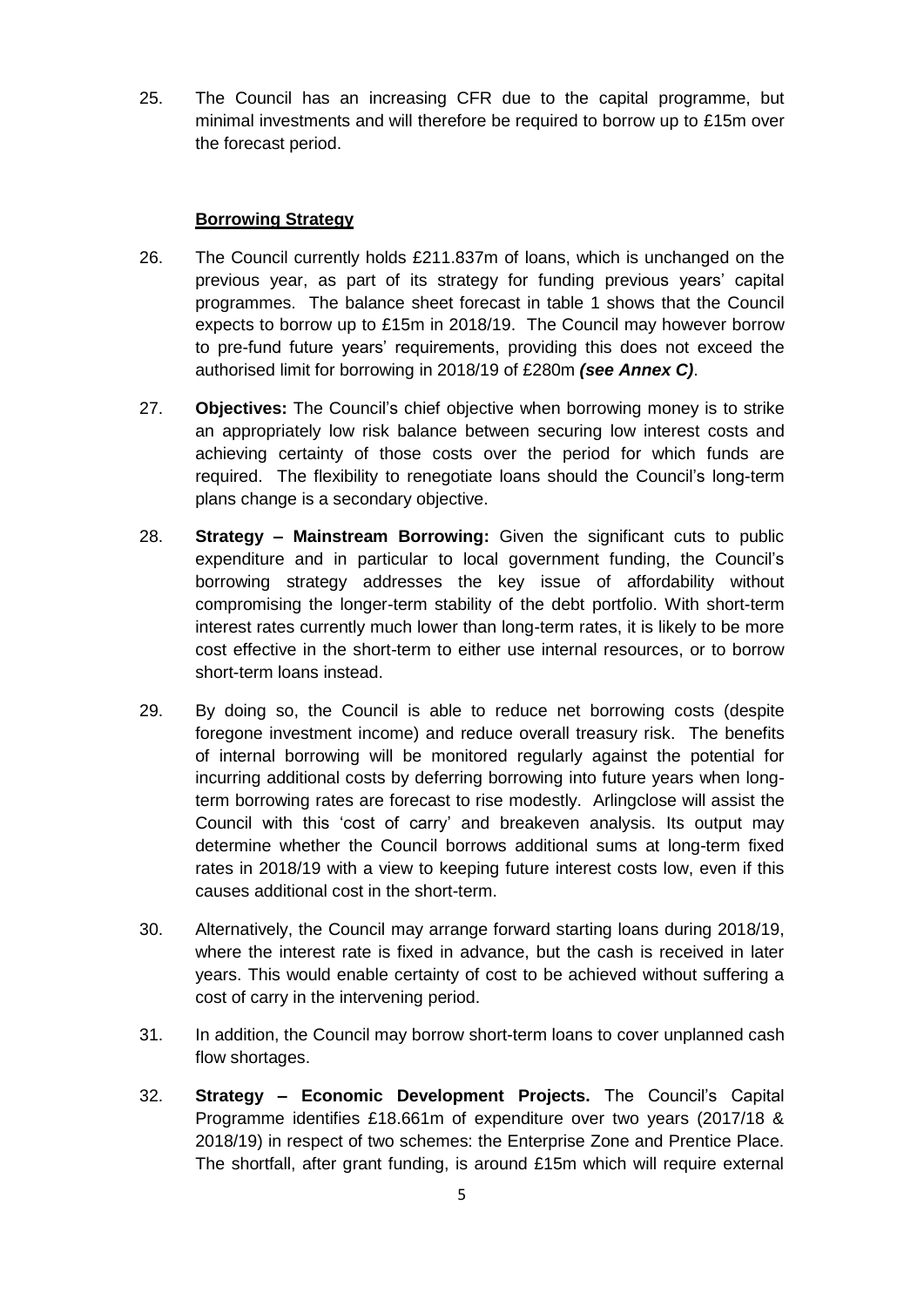borrowing. The intention is that borrowing costs are met in the case of the Enterprise Zone by South East Local Enterprise Partnership (SELEP), and in the case of Prentice Place by an income stream flowing from the sale of and rent of new properties. This will protect cashflows, support projects and reduce risk from borrowing instability.

- 33. **Sources of borrowing:** The approved sources of long-term and short-term borrowing are:
	- Public Works Loan Board (PWLB) and any successor body
	- any institution approved for investments (see below)
	- any other bank or building society authorised to operate in the UK
	- UK public and private sector pension funds (except Essex County Council Pension Fund)
	- capital market bond investors
	- UK Municipal Bonds Agency plc and other special purpose companies created to enable local authority bond issues
- 34. **Other sources of debt finance:** In addition, capital finance may be raised by the following methods that are not borrowing, but may be classed as other debt liabilities:
	- operating and finance leases
	- hire purchase
	- Private Finance Initiative
	- sale and leaseback
- 35. The Council has previously raised all of its long-term borrowing from the PWLB but it continues to investigate other sources of finance, such as local authority loans and bank loans that may be available at more favourable rates.
- 36. **Municipal Bonds Agency:** UK Municipal Bonds Agency plc was established in 2014 by the Local Government Association as an alternative to the PWLB. It plans to issue bonds on the capital markets and lend the proceeds to local authorities. This will be a more complicated source of finance than the PWLB for two reasons: borrowing authorities will be required to provide bond investors with a joint and several guarantee to refund their investment in the event that the agency is unable to for any reason; and there will be a lead time of several months between committing to borrow and knowing the interest rate payable. Any proposal to borrow from the Agency will therefore be the subject of a separate report to Full Council.
- 37. **Short-term and variable rate loans**: These loans leave the Council exposed to the risk of short-term interest rate rises and are therefore subject to the limit on the net exposure to variable interest rates in the treasury management indicators below.
- 38. **Debt rescheduling:** The PWLB allows authorities to repay loans before maturity and either pay a premium or receive a discount according to a set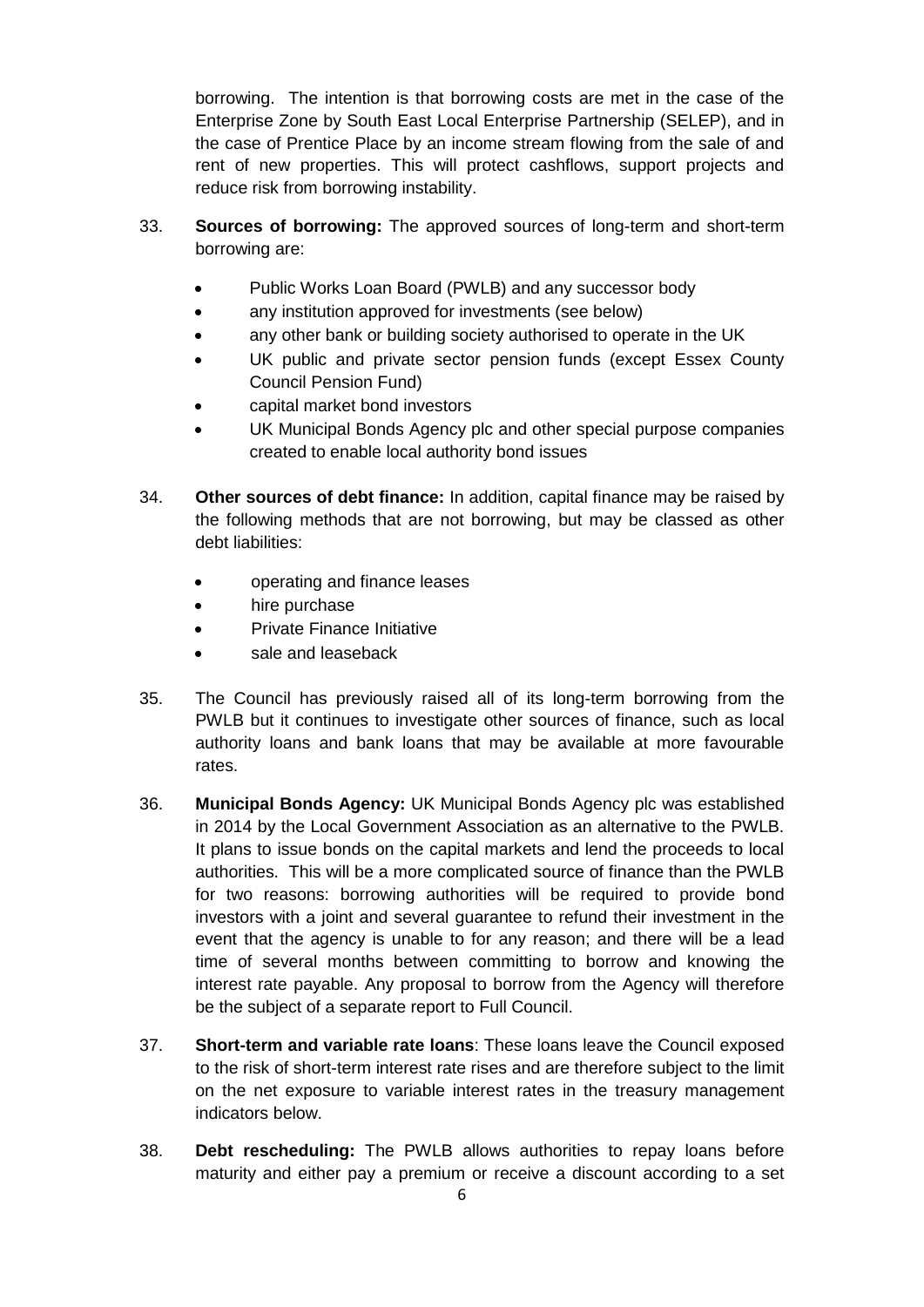formula based on current interest rates. Other lenders may also be prepared to negotiate premature redemption terms. The Council may take advantage of this and replace some loans with new loans, or repay loans without replacement, where this is expected to lead to an overall cost saving or a reduction in risk.

## **Investment Strategy**

- 39. The Council holds significant invested funds, representing income received in advance of expenditure plus balances and reserves held. In the past 12 months, the Council's investment balance has ranged between £35.007m and £53.982m. It is expected that surplus cash available for investment will fall due to large capital expenditure in particular related to two flagship schemes: Prentice Place and the Enterprise Zone.
- 40. **Objectives:** Both the CIPFA Code and the CLG Guidance require the Council to invest its funds prudently, and to have regard to the security and liquidity of its investments before seeking the highest rate of return, or yield. The Council's objective when investing money is to strike an appropriate balance between risk and return, minimising the risk of incurring losses from defaults and the risk of receiving unsuitably low investment income. Where balances are expected to be invested for more than one year, the Council will aim to achieve a total return that is equal or higher than the prevailing rate of inflation, in order to maintain the spending power of the sum invested.
- 41. **Negative interest rates:** If the UK enters into a recession in 2018/19, there remains a minimal risk that the Bank of England could set its Bank Rate at or below zero, which is likely to feed through to negative interest rates on all low risk, short-term investment options. This situation, at the time of writing, exists in three other European countries whose central bank interest rates are below 0%. In this event, security will be measured as receiving the contractually agreed amount at maturity, even though this may be less than the amount originally invested.
- 42. **Strategy:** Given the increasing risk and very low returns from short-term unsecured bank investments, the Council will operationally continue its aim to invest in local authorities (which are secured investments), money market funds (which, although are unsecured and subject to bail in, have reduced risk levels due to their investment diversification), and, on a less liquid basis, in Cash Plus and / or Short-dated Multi-Asset Income Funds, plus the CCLA Local Authorities' Property Fund.
- 43. **Approved counterparties:** The Council may invest its surplus funds with any of the counterparty types in table 2 below, subject to the cash limits (per counterparty) and the time limits shown. These limits are unchanged from the previous Strategy but, in practice, should be reviewed on depletion of cash balances to ensure that excessive surplus cash is not invested in a single institution. The Council will need to strike balance between diversification of investments and managing its surplus cash in an efficient manner.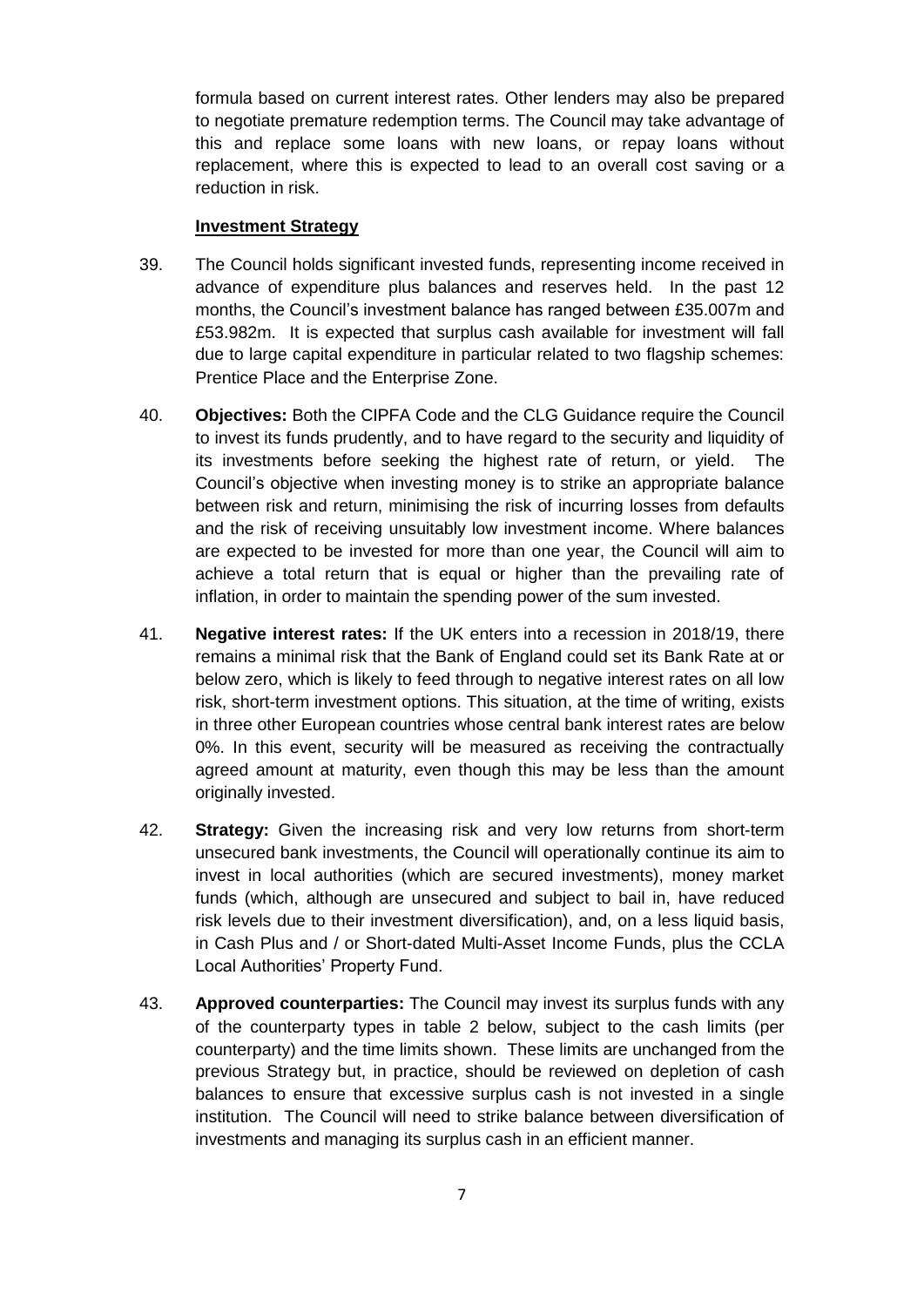| <b>Credit</b> | <b>Banks</b> | <b>Banks</b> | Government  | Corporates | Registered       |  |  |
|---------------|--------------|--------------|-------------|------------|------------------|--|--|
| rating        | unsecured    | secured      |             |            | <b>Providers</b> |  |  |
| UK            | n/a          | n/a          | £ Unlimited | n/a        | n/a              |  |  |
| Govt          |              |              | 50 years    |            |                  |  |  |
| AAA           | E4m          | E4m          | f4m         | E2m        | E2m              |  |  |
|               | 5 years      | 20 years     | 50 years    | 20 years   | 20 years         |  |  |
| AA+           | f4m          | f4m          | f4m         | E2m        | E2m              |  |  |
|               | 5 years      | 10 years     | 25 years    | 10 years   | 10 years         |  |  |
| AA            | E4m          | f4m          | f4m         | E2m        | E2m              |  |  |
|               | 4 years      | 5 years      | 15 years    | 5 years    | 10 years         |  |  |
| AA-           | E4m          | E4m          | f4m         | E2m        | E2m              |  |  |
|               | 3 years      | 4 years      | 10 years    | 4 years    | 10 years         |  |  |
| $A+$          | E4m          | E4m          | E4m         | E2m        | E2m              |  |  |
|               | 2 years      | 3 years      | 5 years     | 3 years    | 5 years          |  |  |
| A             | E4m          | f4m          | f4m         | E2m        | E2m              |  |  |
|               | 13 months    | 2 years      | 5 years     | 2 years    | 5 years          |  |  |
| А-            | E2m          | f.4m         | E2m         | E2m        | E2m              |  |  |
|               | 6 months     | 13 months    | 5 years     | 13 months  | 5 years          |  |  |
| None          | £1m          | n/a          | E4m         | £50,000    | E2m              |  |  |
|               | 6 months     |              | 25 years    | 5 years    | 5 years          |  |  |
| Pooled        | £5m per fund |              |             |            |                  |  |  |
| funds         |              |              |             |            |                  |  |  |

Table 2: Approved investment counterparties and limits

This table must be read in conjunction with the notes below

- 44. **Credit rating:** Investment limits are set by reference to the lowest published long-term credit rating from Fitch, Moody's or Standard & Poor's. Where available, the credit rating relevant to the specific investment or class of investment is used, otherwise the counterparty credit rating is used. However, investment decisions are never made solely based on credit ratings, and all other relevant factors including external advice will be taken into account.
- 45. **Banks unsecured:** Accounts, deposits, certificates of deposit and senior unsecured bonds with banks and building societies, other than multilateral development banks. These investments are subject to the risk of credit loss via a bail-in should the regulator determine that the bank is failing or likely to fail. See below for arrangements relating to operational bank accounts (i.e. Barclays Bank).
- 46. **Banks secured:** Covered bonds, reverse repurchase agreements and other collateralised arrangements with banks and building societies. These investments are secured on the bank's assets, which limits the potential losses in the unlikely event of insolvency, and means that they are exempt from bail-in. Where there is no investment specific credit rating, but the collateral upon which the investment is secured has a credit rating, the higher of the collateral credit rating and the counterparty credit rating will be used to determine cash and time limits. The combined secured and unsecured investments in any one bank will not exceed the cash limit for secured investments.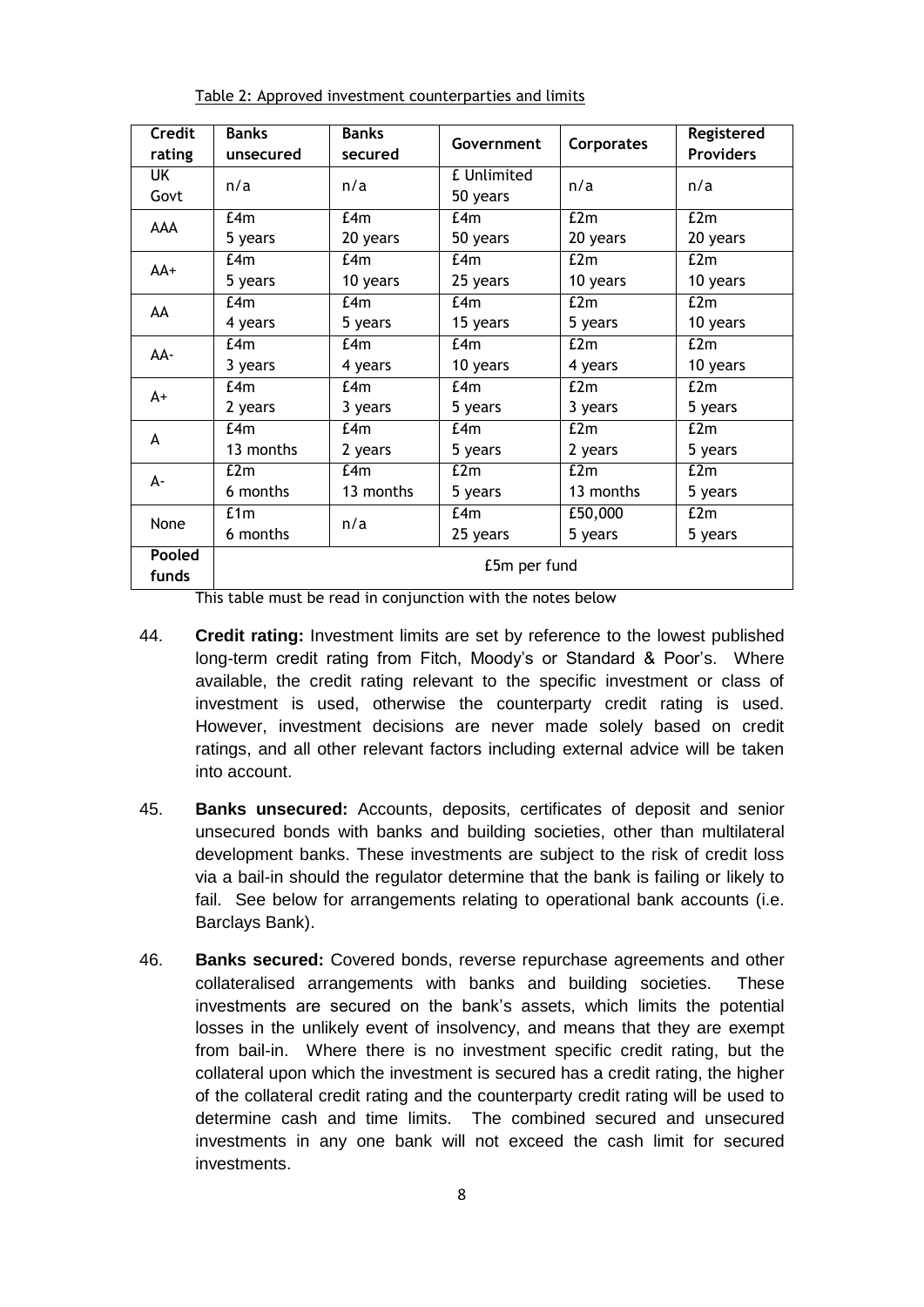- 47. **Government:** Loans, bonds and bills issued or guaranteed by national governments, regional and local authorities and multilateral development banks. These investments are not subject to bail-in, and there is an insignificant risk of insolvency. Investments with the UK Central Government may be made in unlimited amounts for up to 50 years.
- 48. **Corporates:** Loans, bonds and commercial paper issued by companies other than banks and registered providers. These investments are not subject to bail-in, but are exposed to the risk of the company going insolvent. Loans to unrated companies will only be made as part of a diversified pool in order to spread the risk widely.
- 49. **Registered providers: Loans and bonds** issued by, guaranteed by or secured on the assets of registered providers of social housing, formerly known as housing associations. These bodies are tightly regulated by the Homes and Communities Agency and, as providers of public services, they retain the likelihood of receiving government support if needed.
- 50. **Pooled funds: Shares** in diversified investment vehicles consisting of the any of the above investment types, plus equity shares and property. These funds have the advantage of providing wide diversification of investment risks, coupled with the services of a professional fund manager in return for a fee. Short-term Money Market Funds (MMFs) that offer same-day liquidity and very low or no volatility will be used as an alternative to instant access bank accounts. Arlingclose recommend that no more than 50% of surplus cash is invested in MMFs.
- 51. **Pooled Funds: Bond, equity and property funds** offer enhanced returns over the longer term, but are more volatile in the short term. These allow the Council to diversify into asset classes other than cash without the need to own and manage the underlying investments. Because these funds have no defined maturity date, but are available for withdrawal after a notice period, their performance and continued suitability in meeting the Council's investment objectives will be monitored regularly. The Council invested £2m in a Local Authority Property Fund in September 2015.
- 52. **Operational bank accounts:** The Council may incur operational exposures through its current accounts with Barclays Bank plc (or any UK bank with credit ratings no lower than BBB- and with assets greater than £25 billion). These are not classed as investments, but are still subject to the risk of a bank bail-in, and balances will therefore be kept below £4m (except over the Christmas period, defined as 20 December to 4 January inclusive when the limit will be £6m). The Bank of England has stated that in the event of failure, banks with assets greater than £25 billion are more likely to be bailed-in than made insolvent, increasing the chance of the Council maintaining operational continuity.
- 53. **Risk assessment and credit ratings**: Credit ratings are obtained and monitored by the Council's treasury advisers, who will notify changes in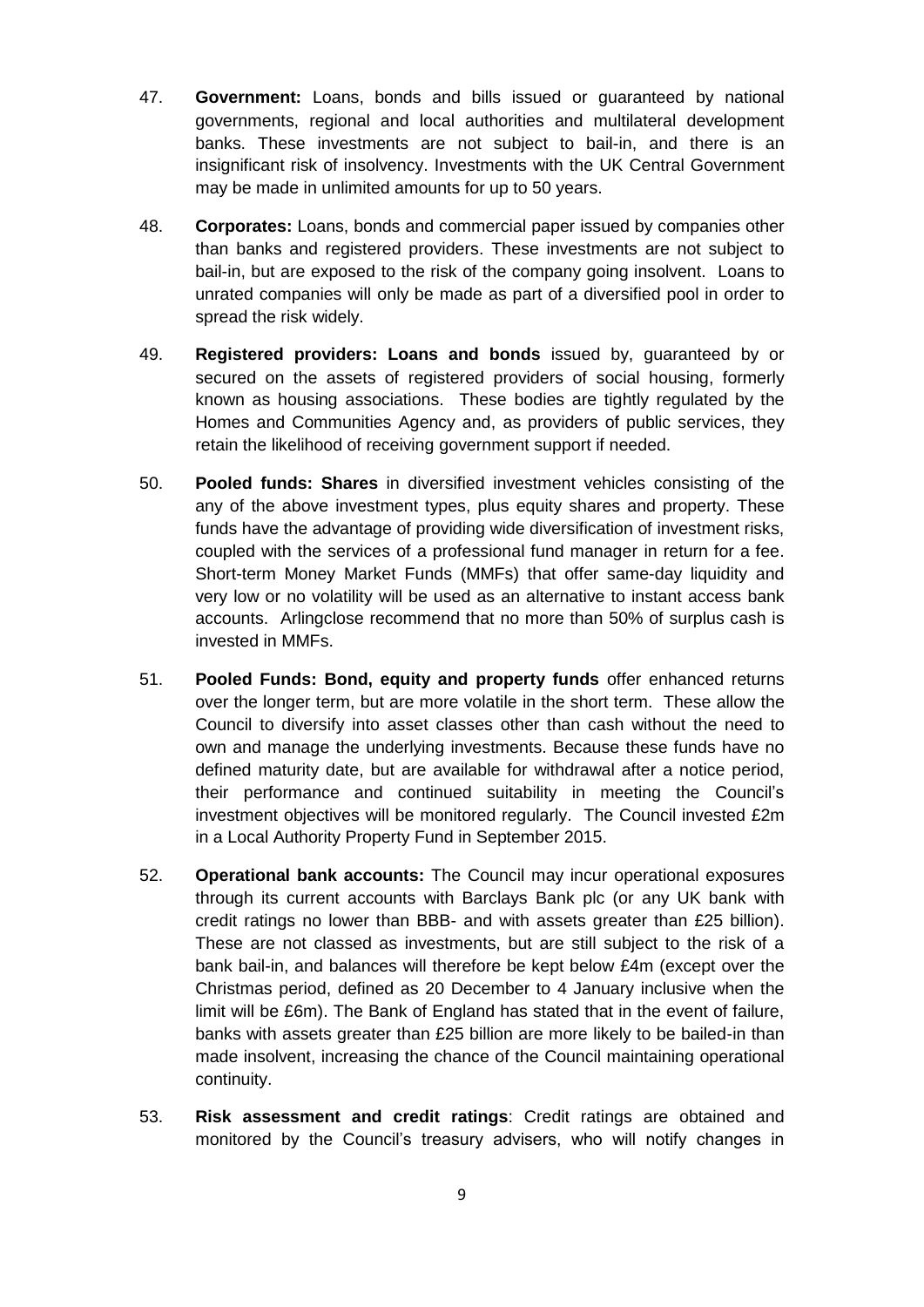ratings as they occur. Where an entity has its credit rating downgraded so that it fails to meet the approved investment criteria then:

- no new investments will be made,
- any existing investments that can be recalled or sold at no cost will be, and
- full consideration will be given to the recall or sale of all other existing investments with the affected counterparty.
- 54. Where a credit rating agency announces that a credit rating is on review for possible downgrade (also known as "rating watch negative" or "credit watch negative") so that it may fall below the approved rating criteria, then only investments that can be withdrawn will be made with that organisation until the outcome of the review is announced. This policy will not apply to negative outlooks, which indicate a long-term direction of travel rather than an imminent change of rating.

# **Other information on the Security of Investments**:

- 55. The Council understands that credit ratings are good, but not perfect, predictors of investment default. Full regard will therefore be given to other available information on the credit quality of the organisations in which it invests, including credit default swap prices, financial statements, information on potential government support and reports in the quality financial press. No investments will be made with an organisation if there are substantive doubts about its credit quality, even though it may meet the credit rating criteria.
- 56. When deteriorating financial market conditions affect the creditworthiness of all organisations, as happened in 2008 and 2011, this is not generally reflected in credit ratings, but can be seen in other market measures. In these circumstances, the Council will restrict its investments to those organisations of higher credit quality and reduce the maximum duration of its investments to maintain the required level of security. The extent of these restrictions will be in line with prevailing financial market conditions. If these restrictions mean that insufficient commercial organisations of high credit quality are available to invest the Council's cash balances, then the surplus will be deposited with the UK Government, via the Debt Management Office or invested in government treasury bills for example, or with other local authorities. This will cause a reduction in the level of investment income earned, but will protect the principal sum invested.

# **Specified investments**:

- 57. The CLG Guidance defines specified investments as those:
	- denominated in pound sterling,
	- due to be repaid within 12 months of arrangement,
	- not defined as capital expenditure by legislation, and
	- invested with one of:
		- o the UK Government,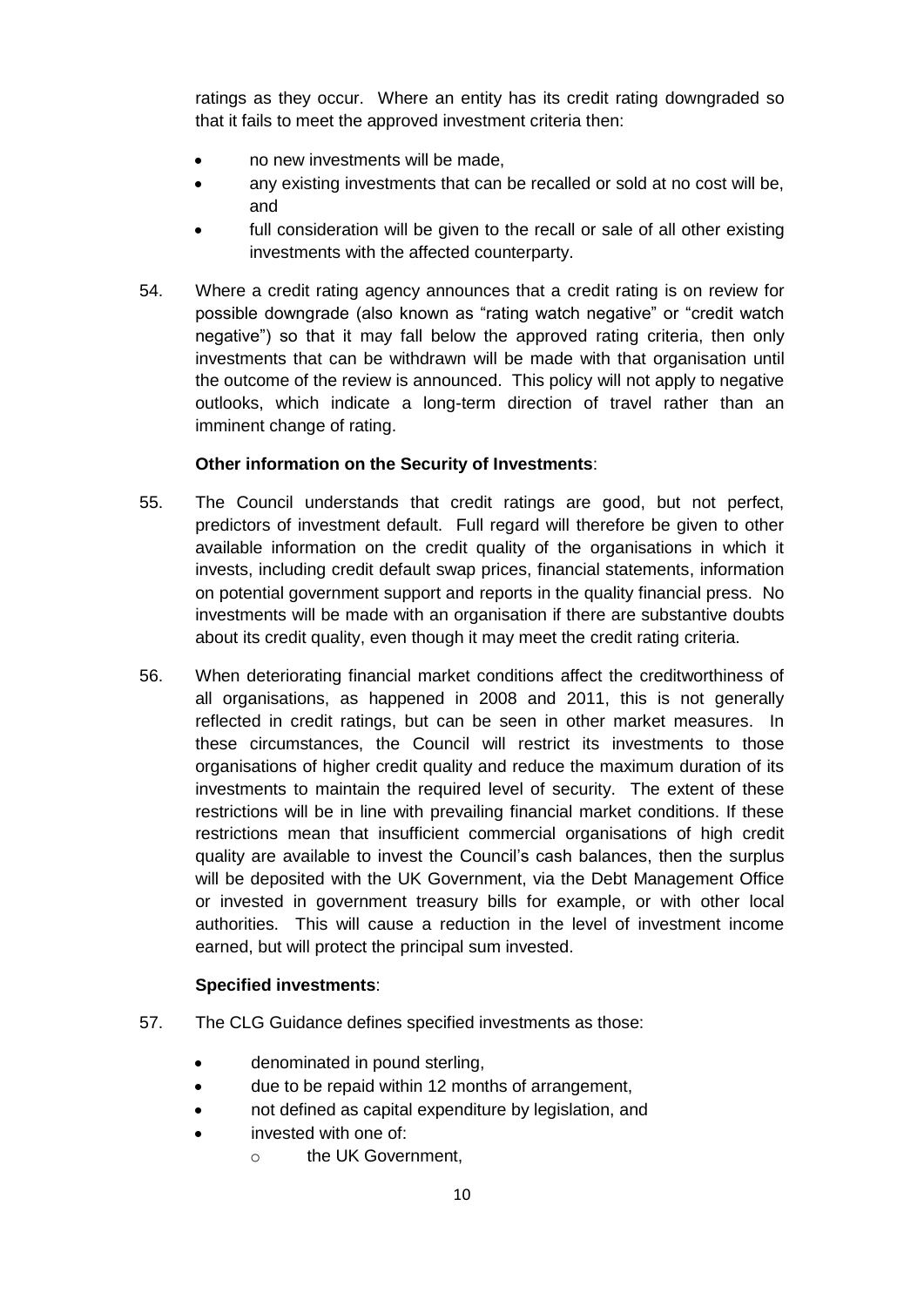- o a UK local authority, parish council or community council, or
- o a body or investment scheme of "high credit quality".
- 58. The Council defines "high credit quality" organisations and securities as those having a credit rating of A- (A minus) or higher that are domiciled in the UK or a foreign country with a sovereign rating of AA+ or higher. For money market funds and other pooled funds "high credit quality" is defined as those having a credit rating of A- (A minus) or higher.

## **Non-specified investments**:

59. Any investment not meeting the definition of a specified investment is classed as non-specified. The Council does not intend to make any investments denominated in foreign currencies, nor any that are defined as capital expenditure by legislation, such as company shares. Non-specified investments will therefore be limited to long-term investments, i.e. those that are due to mature 12 months or longer from the date of arrangement, and investments with bodies and schemes not meeting the definition on high credit quality. Limits on non-specified investments are shown in table 3 below.

Table 3: Non-specified investment limits

|                                                                                                                      | Cash limit |
|----------------------------------------------------------------------------------------------------------------------|------------|
| Total long-term investments                                                                                          | £10m       |
| Total investments without credit ratings or rated below A- (A minus)<br>(except UK Government and local authorities) | £15m       |
| Total investments (except pooled funds) with institutions domiciled in<br>foreign countries rated below AA+          | £1m        |
| Total non-specified investments                                                                                      | $f$ 76m    |

## **Investment limits**:

60. The Council's revenue reserves available to cover investment losses are forecast to be £39m on 31 March 2018. In order to mitigate as far as possible the risk of a single default, the maximum that will be lent to any one organisation (other than the UK Government) will be £4m. This figure will be reviewed on a regular basis without necessary recourse to Council should there be a depletion of cash surpluses however, the Head of Finance may decide it expedient to recommend any change in a future report, for example at Mid-Year Review. A group of banks under the same ownership will be treated as a single organisation for limit purposes. Limits will also be placed on fund managers, investments in brokers' nominee accounts, foreign countries and industry sectors as below. Investments in pooled funds and multilateral development banks do not count against the limit for any single foreign country, since the risk is diversified over many countries. This excludes any accumulated interest.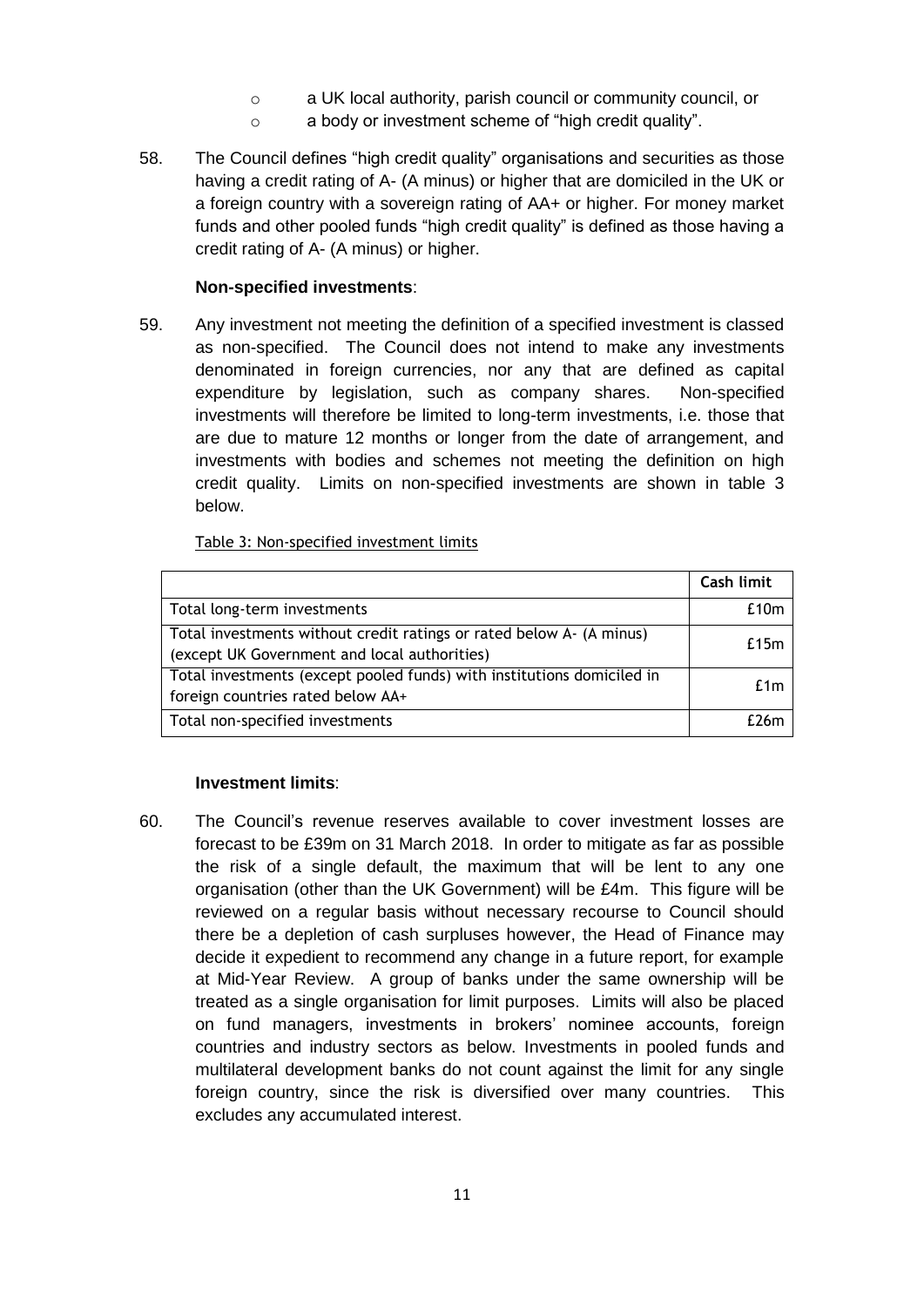## Table 4: Investment limits

|                                                              | Cash limit                                                                               |
|--------------------------------------------------------------|------------------------------------------------------------------------------------------|
| Any single organisation, except the UK Central<br>Government | £4m each                                                                                 |
| With the Council's own bankers                               | £4m (£6m over the Christmas<br>period, defined as 20 December to<br>4 January inclusive) |
| <b>UK Central Government</b>                                 | unlimited                                                                                |
| Any group of organisations under the same<br>ownership       | £5m per group                                                                            |
| Any group of pooled funds under the same<br>management       | £10m per manager                                                                         |
| Negotiable instruments held in a broker's<br>nominee account | £10m per broker                                                                          |
| Registered providers                                         | £10m in total                                                                            |
| Unsecured investments with building societies                | £4m in total                                                                             |
| Loans to unrated corporates                                  | £4m in total                                                                             |
| Money Market Funds                                           | £35m in total                                                                            |

# **Liquidity management**:

61. The Council uses purpose-built cash flow forecasting spreadsheet to determine the maximum period for which funds may prudently be committed. The forecast is compiled on a prudent basis to minimise the risk of the Council being forced to borrow on unfavourable terms to meet its financial commitments. Limits on long-term investments are set by reference to the Council's medium term financial plan and cash flow forecast.

# **Non-Treasury Investments**

- 62. Although not classed as treasury management activities and therefore not covered by the CIPFA Code or the CLG Guidance, the Council may also purchase property for investment purposes and may also make loans and investments for service purposes, for example in loans to local businesses, or as loans to the Council's subsidiaries.
- 63. Such loans and investments will be subject to the Council's normal approval processes for revenue and capital expenditure and need not comply with this treasury management strategy.
- 64. The Council's existing non-treasury investments are listed in Annex B.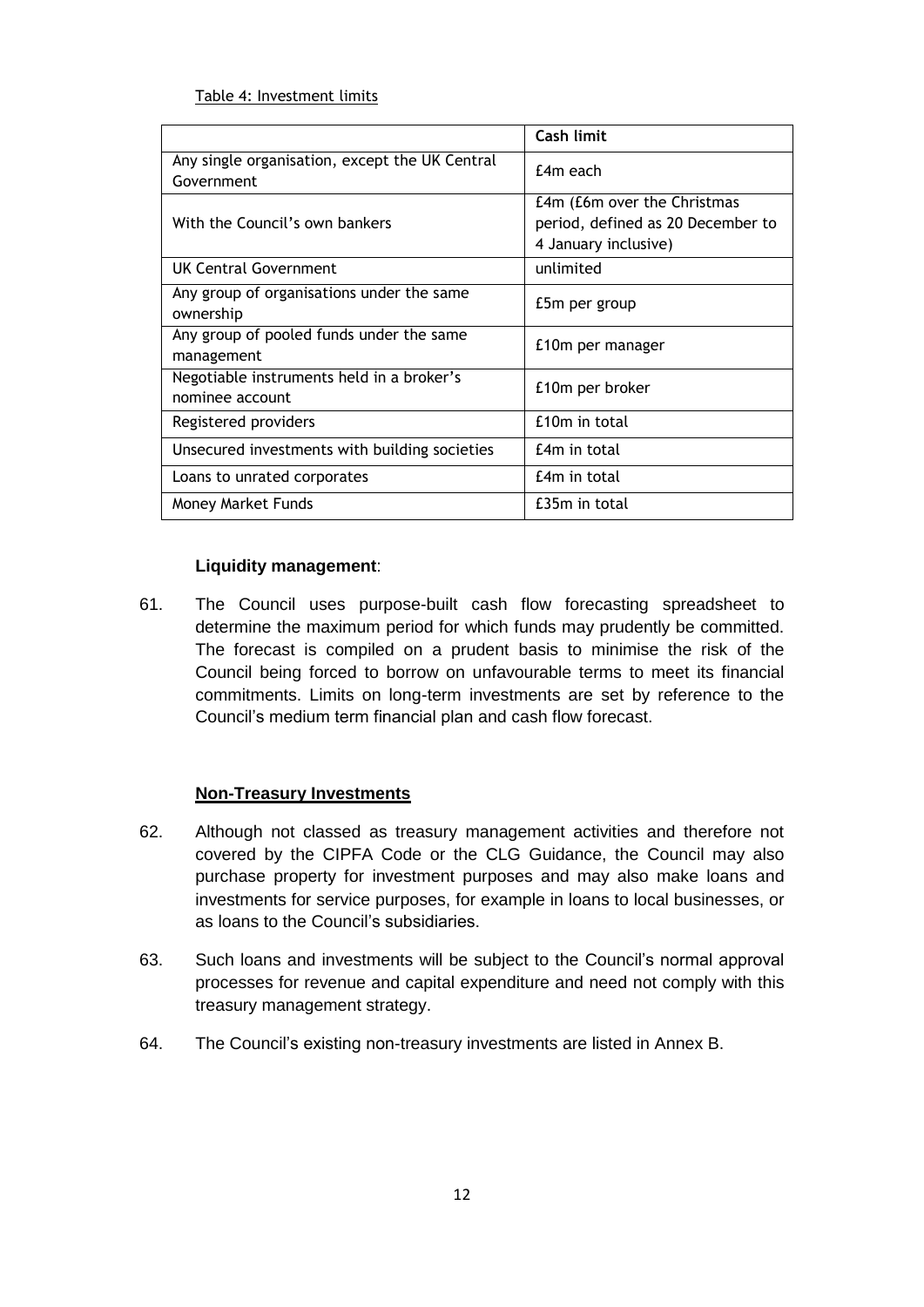# **Treasury Management Indicators**

- 65. The Council measures and manages its exposures to treasury management risks using the following indicators.
- 66. **Interest rate exposures**: This indicator is set to control the Council's exposure to interest rate risk. The upper limits on fixed and variable rate interest rate exposures, expressed as the amount of net principal borrowed will be:

|                                                | 2018/19 | 2019/20 | 2020/21 |
|------------------------------------------------|---------|---------|---------|
| Upper limit on fixed interest rate exposure    | £255m   | £262m   | £266m   |
| Upper limit on variable interest rate exposure | £4m     | £5m     | £5m     |

- 67. Fixed rate investments and borrowings are those where the rate of interest is fixed for at least 12 months, measured from the start of the financial year or the transaction date if later. All other instruments are classed as variable rate.
- 68. **Maturity structure of borrowing:** This indicator is set to control the Council's exposure to refinancing risk. The upper and lower limits on the maturity structure of fixed rate borrowing will be:

|                                | Current<br>Portfolio | <b>Upper</b> | Lower |
|--------------------------------|----------------------|--------------|-------|
| Under 12 months                |                      | 25%          | 0%    |
| 12 months and within 24 months |                      | 50%          | 0%    |
| 24 months and within 5 years   |                      | 100%         | 0%    |
| 5 years and within 10 years    | 19.7%                | 100%         | 0%    |
| 10 years and above             | 80.3%                | 100%         | 0%    |

69. Time periods start on the first day of each financial year. The maturity date of borrowing is the earliest date on which the lender can demand repayment.

# **Other Items**

- 70. There are a number of additional items that the Council is obliged by CIPFA or CLG to include in its Treasury Management Strategy.
- 71. **Policy on apportioning interest to the HRA:** On 1 April 2012, the Council notionally split each of its existing long-term loans into General Fund and HRA pools. In the future, new long-term loans borrowed will be assigned in their entirety to one pool or the other. Interest payable and other costs/income arising from long-term loans (e.g. premiums and discounts on early redemption) will be charged/ credited to the respective revenue account. Differences between the value of the HRA loans pool and the HRA's underlying need to borrow (adjusted for HRA balance sheet resources available for investment) will result in a notional cash balance which may be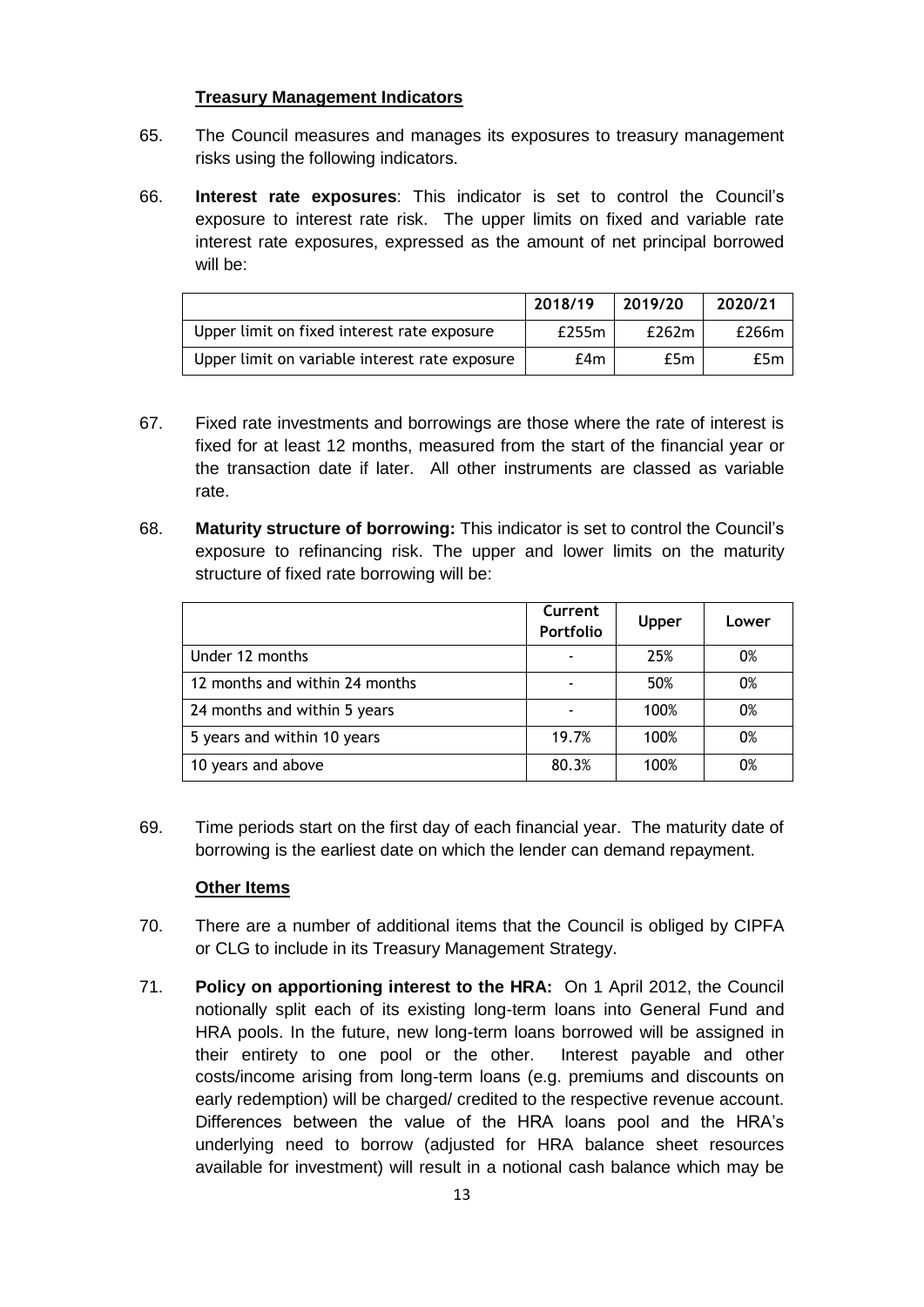positive or negative. This balance will be measured each month and interest transferred between the General Fund and HRA at the Council's average interest rate on investments, adjusted for credit risk.

- 72. **Investment training:** The needs of the Council's treasury management staff for training in investment management are assessed on an ongoing basis. Officers meet at regular intervals  $-$  typically monthly  $-$  to discuss operational treasury management plans. Colleagues will talk informally where appropriate in making daily investment decisions. Additional training is necessary when the responsibilities of individual members of staff change.
- 73. Staff regularly attend training courses, seminars and conferences provided by Arlingclose and CIPFA. Relevant staff are also encouraged to undertake Continued Professional Development in accordance with their respective accounting / finance qualification requirements.
- 74. **Investment advisers:** The Council has appointed Arlingclose Limited as treasury management advisers and receives specific advice on investment, debt and capital finance issues.
- 75. **Investment of money borrowed in advance of need**: The Council may, from time to time, borrow in advance of need, where this is expected to provide the best long-term value for money. Since amounts borrowed will be invested until spent, the Council is aware that it will be exposed to the risk of loss of the borrowed sums, and the risk that investment and borrowing interest rates may change in the intervening period. These risks will be managed as part of the Council's overall management of its treasury risks.
- 76. The total amount borrowed will not exceed the authorised borrowing limit of £265m. The maximum period between borrowing and expenditure is expected to be two years, although the Council is not required to link particular loans with particular items of expenditure.
- 77. **Policy on the use of financial derivatives:** Local authorities have previously made use of financial derivatives embedded into loans and investments both to reduce interest rate risk (e.g. interest rate collars and forward deals) and to reduce costs or increase income at the expense of greater risk (e.g. LOBO loans and callable deposits). The general power of competence in Section 1 of the 'Localism Act 2011' removes much of the uncertainty over local authorities' use of standalone financial derivatives (i.e. those that are not embedded into a loan or investment).
- 78. The Council will only use standalone financial derivatives (such as swaps, forwards, futures and options) where they can be clearly demonstrated to reduce the overall level of the financial risks that the Council is exposed to. Additional risks presented, such as credit exposure to derivative counterparties, will be taken into account when determining the overall level of risk. Embedded derivatives, including those present in pooled funds and forward starting transactions, will not be subject to this policy, although the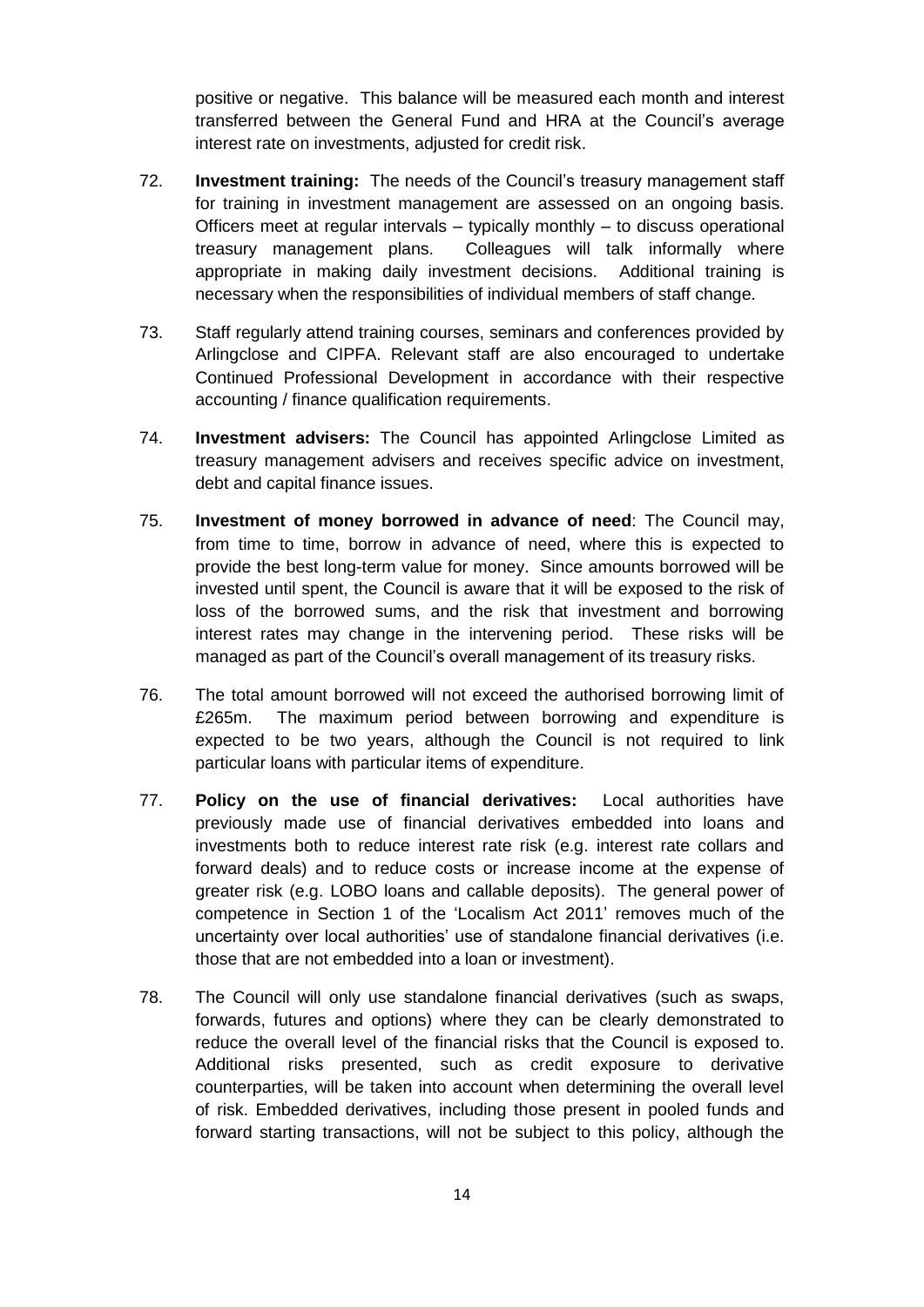risks they present will be managed in line with the overall treasury risk management strategy.

79. Financial derivative transactions may be arranged with any organisation that meets the approved investment criteria. The current value of any amount due from a derivative counterparty will count against the counterparty credit limit and the relevant foreign country limit.

# **Financial Implications**

80. The budget for investment income in 2018/19 is £311,460, based on an average investment portfolio of £35.8m at an interest rate of 0.87%. The budget for debt interest paid in 2018/19 is £7.124m, based on an average debt portfolio of £219.337m at an average interest rate of 3.25%. If actual levels of investments and borrowing, and actual interest rates differ from those forecast, performance against budget will be correspondingly different.

# **Other Options Considered**

81. The CLG Guidance and the CIPFA Code do not prescribe any particular treasury management strategy for local authorities to adopt. The Head of Finance, having consulted the Portfolio Holder for Resources, believes that the above strategy represents an appropriate balance between risk management and cost effectiveness. Some alternative strategies, with their financial and risk management implications, are listed below.

| <b>Alternative</b>                                                          | Impact on income and<br>expenditure                                                               | Impact on risk<br>management                                                                                                                                   |
|-----------------------------------------------------------------------------|---------------------------------------------------------------------------------------------------|----------------------------------------------------------------------------------------------------------------------------------------------------------------|
| Invest in a narrower range of<br>counterparties and/or for<br>shorter times | Interest income will be<br>lower                                                                  | Lower chance of losses from<br>credit related defaults, but<br>any such losses may be<br>greater                                                               |
| Invest in a wider range of<br>counterparties and/or for<br>longer times     | Interest income will be<br>higher                                                                 | Increased risk of losses from<br>credit related defaults, but<br>any such losses may be<br>smaller                                                             |
| Borrow additional sums at<br>long-term fixed interest<br>rates              | Debt interest costs will rise;<br>this is unlikely to be offset<br>by higher investment<br>income | Higher investment balance<br>leading to a higher impact<br>in the event of a default;<br>however long-term interest<br>costs may be more certain               |
| Borrow short-term or<br>variable loans instead of<br>long-term fixed rates  | Debt interest costs will<br>initially be lower                                                    | Increases in debt interest<br>costs will be broadly offset<br>by rising investment income<br>in the medium term, but<br>long-term costs may be less<br>certain |
| Reduce level of borrowing                                                   | Saving on debt interest is<br>likely to exceed lost<br>investment income                          | Reduced investment<br>balance leading to a lower<br>impact in the event of a<br>default; however long-term<br>interest costs may be less<br>certain            |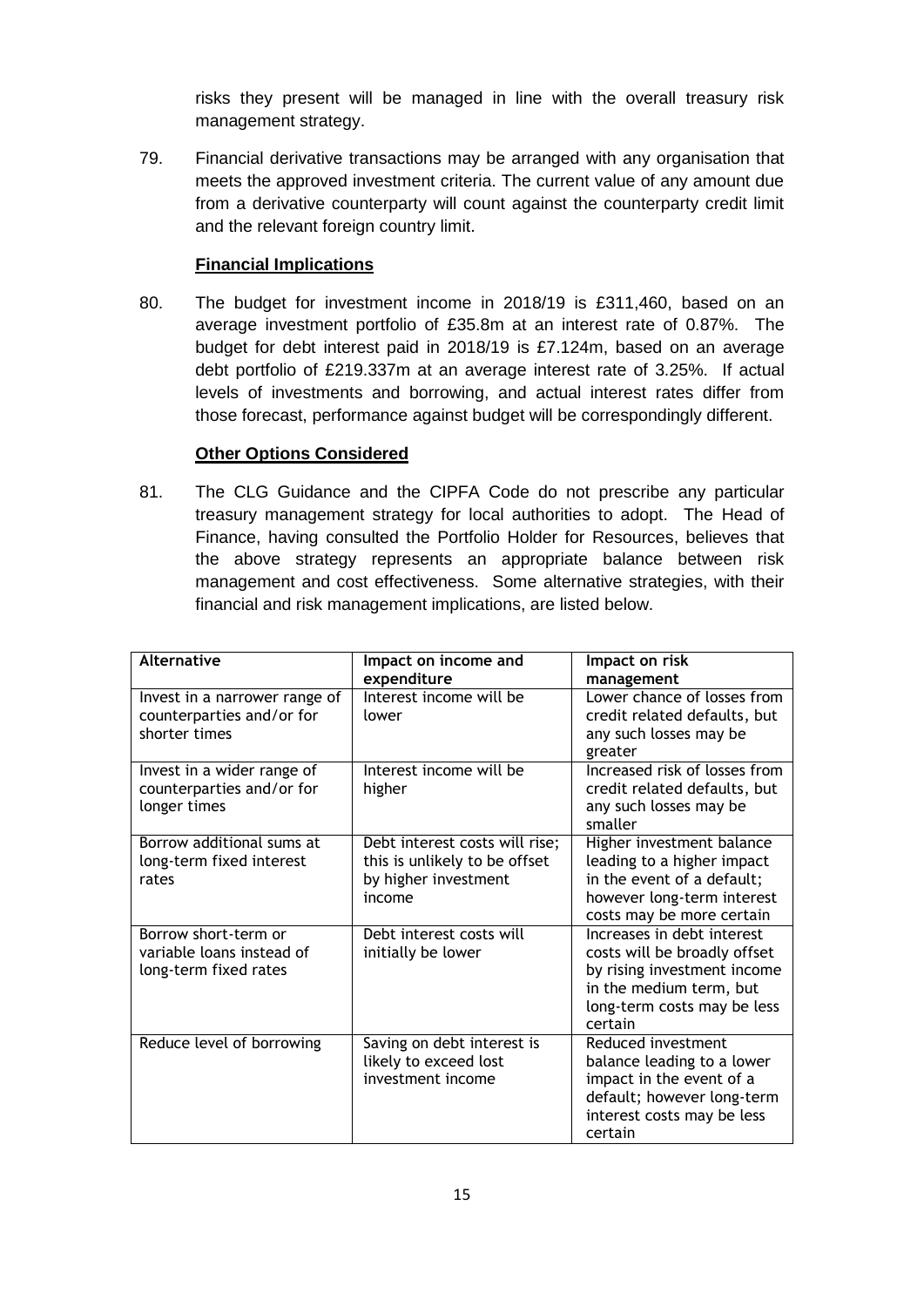# **Annex A Arlingclose Economic & Interest Rate Forecast November 2017**

# **Underlying assumptions:**

- 1. In a 7-2 vote, the MPC increased Bank Rate in line with market expectations to 0.5%. Dovish accompanying rhetoric prompted investors to lower the expected future path for interest rates. The minutes re-emphasised that any prospective increases in Bank Rate would be expected to be at a gradual pace and to a limited extent.
- 2. Further potential movement in Bank Rate is reliant on economic data and the likely outcome of the EU negotiations. Policymakers have downwardly assessed the supply capacity of the UK economy, suggesting inflationary growth is more likely. However, the MPC will be wary of raising rates much further amid low business and household confidence.
- 3. The UK economy faces a challenging outlook as the minority government continues to negotiate the country's exit from the European Union. While recent economic data has improved, it has done so from a low base: UK Q3 2017 GDP growth was 0.4%, after a 0.3% expansion in Q2.
- 4. Household consumption growth, the driver of recent UK GDP growth, has softened following a contraction in real wages, despite both saving rates and consumer credit volumes indicating that some households continue to spend in the absence of wage growth. Policymakers have expressed concern about the continued expansion of consumer credit; any action taken will further dampen household spending.
- 5. Some data has held up better than expected, with unemployment continuing to decline and house prices remaining relatively resilient. However, both of these factors can also be seen in a negative light, displaying the structural lack of investment in the UK economy post financial crisis. Weaker long term growth may prompt deterioration in the UK's fiscal position.
- 6. The depreciation in sterling may assist the economy to rebalance away from spending. Export volumes will increase, helped by a stronger Eurozone economic expansion.
- 7. Near-term global growth prospects have continued to improve and broaden, and expectations of inflation are subdued. Central banks are moving to reduce the level of monetary stimulus.
- 8. Geo-political risks remains elevated and helps to anchor safe-haven flows into the UK government bond (gilt) market.

## **Forecast:**

9. The MPC has increased Bank Rate, largely to meet expectations they themselves created. Future expectations for higher short term interest rates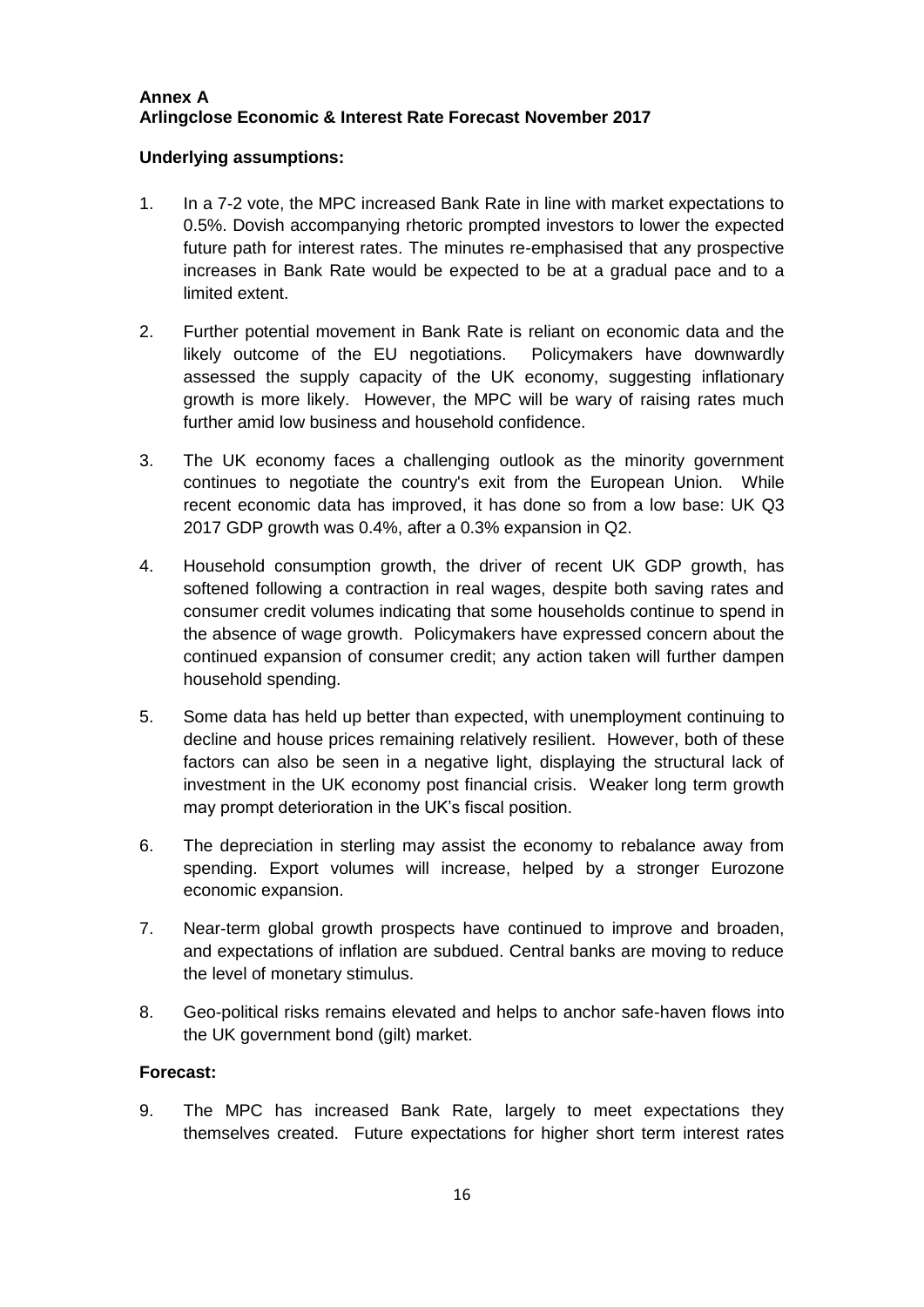are subdued. On-going decisions remain data dependant and negotiations on exiting the EU cast a shadow over monetary policy decisions.

- 10. Our central case for Bank Rate is 0.5% over the medium term. The risks to the forecast are broadly balanced on both sides.
- 11. The Arlingclose central case is for gilt yields to remain broadly stable across the medium term. Upward movement will be limited, although the UK government's seemingly deteriorating fiscal stance is an upside risk.

|                                 | <b>Dec-17</b> | <b>Mar-18</b> | $Jun-18$ |         | Sep-18 Dec-18 | <b>Mar-19</b> | <b>Jun-19</b> | Sep-19  | <b>Dec-19</b> | <b>Mar-20</b> | <b>Jun-20</b> | $Sep-20$ |         | Dec-20 Average |
|---------------------------------|---------------|---------------|----------|---------|---------------|---------------|---------------|---------|---------------|---------------|---------------|----------|---------|----------------|
| <b>Official Bank Rate</b>       |               |               |          |         |               |               |               |         |               |               |               |          |         |                |
| Upside risk                     | 0.00          | 0.00          | 0.00     | 0.25    | 0.25          | 0.25          | 0.25          | 0.25    | 0.25          | 0.25          | 0.25          | 0.25     | 0.25    | 0.19           |
| <b>Arlingclose Central Case</b> | 0.50          | 0.50          | 0.50     | 0.50    | 0.50          | 0.50          | 0.50          | 0.50    | 0.50          | 0.50          | 0.50          | 0.50     | 0.50    | 0.50           |
| Downside risk                   | 0.00          | 0.00          | 0.00     | 0.00    | 0.00          | $-0.25$       | $-0.25$       | $-0.25$ | $-0.25$       | $-0.25$       | $-0.25$       | $-0.25$  | $-0.25$ | $-0.15$        |
| 3-month LIBID rate              |               |               |          |         |               |               |               |         |               |               |               |          |         |                |
| Upside risk                     | 0.10          | 0.10          | 0.10     | 0.25    | 0.25          | 0.25          | 0.25          | 0.25    | 0.25          | 0.25          | 0.25          | 0.25     | 0.25    | 0.22           |
| <b>Arlingclose Central Case</b> | 0.50          | 0.50          | 0.50     | 0.50    | 0.50          | 0.50          | 0.50          | 0.50    | 0.50          | 0.50          | 0.50          | 0.50     | 0.50    | 0.50           |
| Downside risk                   | $-0.10$       | $-0.10$       | $-0.15$  | $-0.15$ | $-0.15$       | $-0.25$       | $-0.25$       | $-0.25$ | $-0.25$       | $-0.25$       | $-0.25$       | $-0.25$  | $-0.25$ |                |
|                                 |               |               |          |         |               |               |               |         |               |               |               |          |         | $-0.20$        |
| 1-yr LIBID rate                 |               |               |          |         |               |               |               |         |               |               |               |          |         |                |
| <b>Upside risk</b>              | 0.15          | 0.15          | 0.20     | 0.30    | 0.30          | 0.30          | 0.30          | 0.30    | 0.30          | 0.30          | 0.30          | 0.30     | 0.30    | 0.27           |
| <b>Arlingclose Central Case</b> | 0.70          | 0.70          | 0.70     | 0.70    | 0.80          | 0.80          | 0.80          | 0.80    | 0.80          | 0.80          | 0.80          | 0.80     | 0.80    | 0.77           |
| Downside risk                   | $-0.15$       | $-0.20$       | $-0.30$  | $-0.30$ | $-0.30$       | $-0.30$       | $-0.30$       | $-0.30$ | $-0.30$       | $-0.30$       | $-0.30$       | $-0.15$  | $-0.15$ | $-0.26$        |
|                                 |               |               |          |         |               |               |               |         |               |               |               |          |         |                |
| 5-yr gilt yield                 |               |               |          |         |               |               |               |         |               |               |               |          |         |                |
| Upside risk                     | 0.20          | 0.25          | 0.25     | 0.25    | 0.30          | 0.35          | 0.35          | 0.35    | 0.35          | 0.35          | 0.35          | 0.35     | 0.40    | 0.32           |
| <b>Arlingclose Central Case</b> | 0.75          | 0.75          | 0.80     | 0.80    | 0.80          | 0.85          | 0.90          | 0.90    | 0.95          | 0.95          | 1.00          | 1.05     | 1.10    | 0.89           |
| Downside risk                   | $-0.20$       | $-0.20$       | $-0.25$  | $-0.25$ | $-0.25$       | $-0.35$       | $-0.40$       | $-0.40$ | $-0.40$       | $-0.40$       | $-0.40$       | $-0.40$  | $-0.40$ | $-0.33$        |
| 10-yr gilt yield                |               |               |          |         |               |               |               |         |               |               |               |          |         |                |
| Upside risk                     | 0.20          | 0.25          | 0.25     | 0.25    | 0.30          | 0.35          | 0.35          | 0.35    | 0.35          | 0.35          | 0.35          | 0.35     | 0.40    | 0.32           |
| <b>Arlingclose Central Case</b> | 1.25          | 1.25          | 1.25     | 1.25    | 1.25          | 1.30          | 1.30          | 1.35    | 1.40          | 1.45          | 1.50          | 1.55     | 1.55    | 1.36           |
| Downside risk                   | $-0.20$       | $-0.25$       | $-0.25$  | $-0.25$ | $-0.25$       | $-0.30$       | $-0.35$       | $-0.40$ | $-0.40$       | $-0.40$       | $-0.40$       | $-0.40$  | $-0.40$ | $-0.33$        |
|                                 |               |               |          |         |               |               |               |         |               |               |               |          |         |                |
| 20-yr gilt yield                |               |               |          |         |               |               |               |         |               |               |               |          |         |                |
| Upside risk                     | 0.20          | 0.25          | 0.25     | 0.25    | 0.30          | 0.35          | 0.35          | 0.35    | 0.35          | 0.35          | 0.35          | 0.35     | 0.40    | 0.32           |
| <b>Arlingclose Central Case</b> | 1.85          | 1.85          | 1.85     | 1.85    | 1.85          | 1.90          | 1.90          | 1.95    | 1.95          | 2.00          | 2.05          | 2.05     | 2.05    | 1.93           |
| Downside risk                   | $-0.20$       | $-0.30$       | $-0.25$  | $-0.25$ | $-0.30$       | $-0.35$       | $-0.40$       | $-0.45$ | $-0.50$       | $-0.50$       | $-0.50$       | $-0.50$  | $-0.50$ | $-0.38$        |
|                                 |               |               |          |         |               |               |               |         |               |               |               |          |         |                |
| 50-yr gilt yield                |               |               |          |         |               |               |               |         |               |               |               |          |         |                |
| <b>Upside risk</b>              | 0.20          | 0.25          | 0.25     | 0.25    | 0.30          | 0.35          | 0.35          | 0.35    | 0.35          | 0.35          | 0.35          | 0.35     | 0.40    | 0.32           |
| <b>Arlingclose Central Case</b> | 1.70          | 1.70          | 1.70     | 1.70    | 1.70          | 1.75          | 1.80          | 1.85    | 1.90          | 1.95          | 1.95          | 1.95     | 1.95    | 1.82           |
| Downside risk                   | $-0.30$       | $-0.30$       | $-0.25$  | $-0.25$ | $-0.30$       | $-0.35$       | $-0.40$       | $-0.45$ | $-0.50$       | $-0.50$       | $-0.50$       | $-0.50$  | $-0.50$ | $-0.39$        |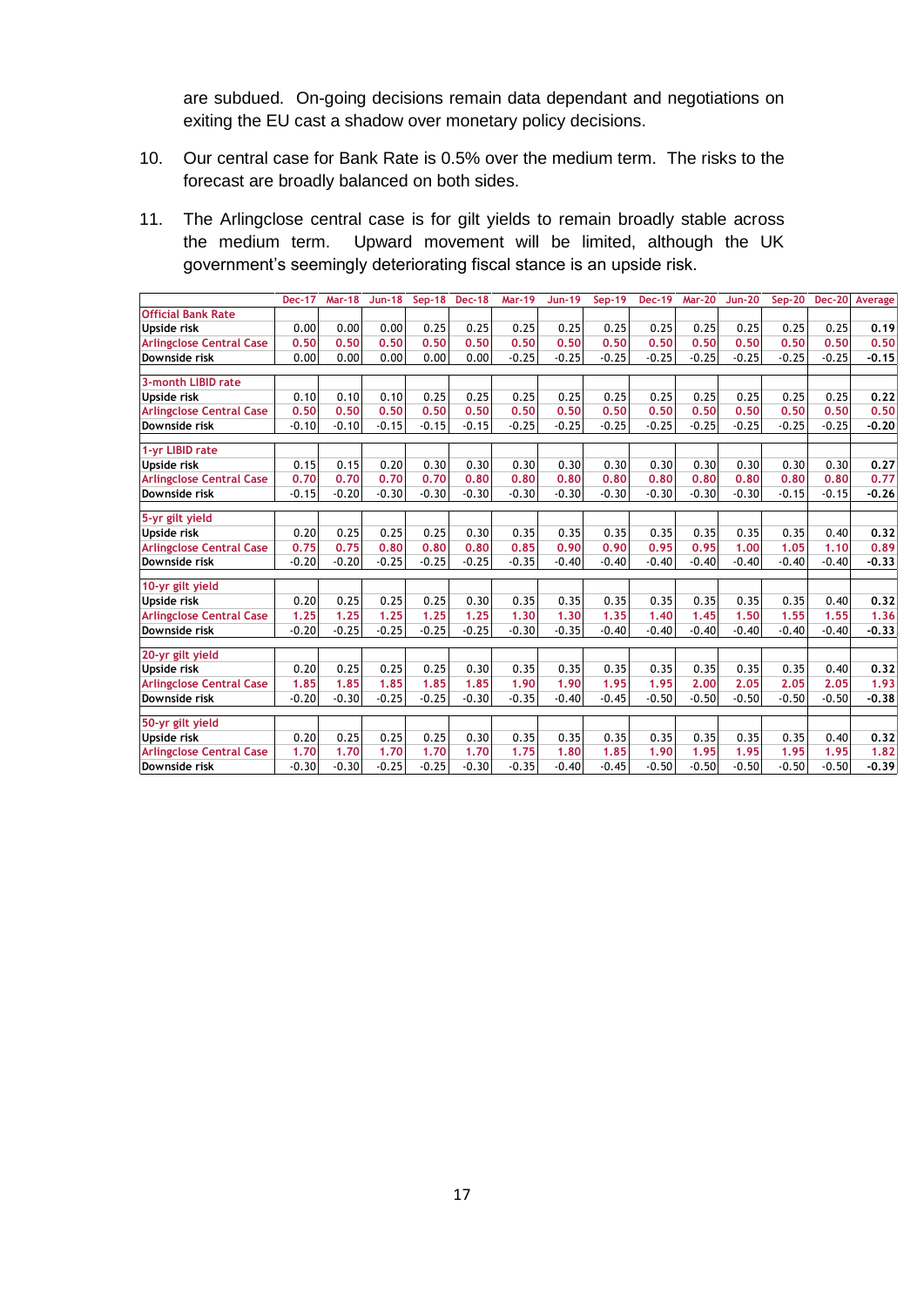|                                        | 31.12.17                | 31.12.17     |
|----------------------------------------|-------------------------|--------------|
|                                        | <b>Actual Portfolio</b> | Average Rate |
|                                        | £m                      | %            |
| <b>External borrowing:</b>             |                         |              |
| Public Works Loan Board                | 211.837                 | 3.31%        |
| Total gross external debt              | 211,837                 | 3.31%        |
| Treasury investments:                  |                         |              |
| Managed in-house                       |                         |              |
| Banks & building societies (unsecured) | $(-)2.100$              | 0.35%        |
| Government (incl. local authorities)   | $(-)25.300$             | 0.39%        |
| Money Market Funds                     | $(-)12.135$             | 0.32%        |
| Managed externally                     |                         |              |
| Pooled funds (Property Fund)           | $(-)2.000$              | 4.20%        |
| Cash Plus Fund                         | $(-)2.000$              | 0.31%        |
| <b>Total treasury investments</b>      | $(-)43.535$             | 0.54%        |
| Net debt                               | 168.302                 |              |

## **Annex B – Existing Investment & Debt Portfolio Position**

| Non-treasury investments:      |             |       |
|--------------------------------|-------------|-------|
| Loans to subsidiaries          | $(-)1.170$  | 4.73% |
| Loans to local companies       | $(-)2.500$  | 4.67% |
| Total non-treasury investments | $(-)3.670$  | 4.69% |
| <b>Total investments</b>       | $(-)47.205$ |       |

## Mortgage and other loans rate

Schedule 16 of the Housing Act 1985 specifies that Councils must set the interest rate on mortgages arranged since October 1985 on an annual basis. Councils are required to charge the higher of:

- i. The Standard National Rate, which is set by the Secretary of State (currently 3.13%), or,
- ii. The applicable local average rate, based on the Council's own borrowing costs and a small percentage (0.25%) for administration.

The interest rate chargeable is therefore 3.56%.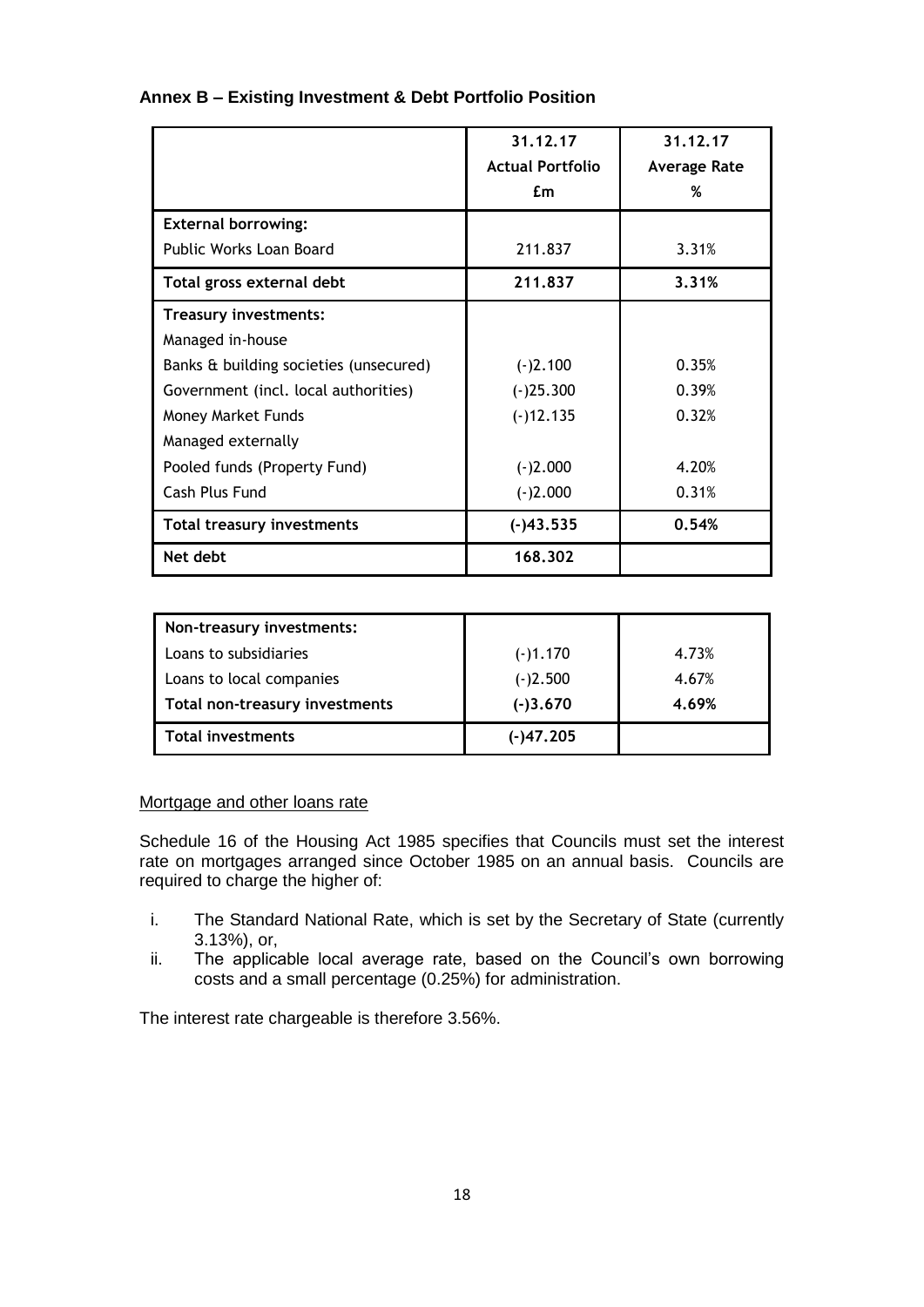# **Annex C Prudential Indicators 2018/19**

The Local Government Act 2003 requires the Council to have regard to the Chartered Institute of Public Finance and Accountancy's 'Prudential Code for Capital Finance in Local Authorities' (the Prudential Code) when determining how much money it can afford to borrow. The objectives of the Prudential Code are to ensure, within a clear framework, that the capital investment plans of local authorities are affordable, prudent and sustainable, and that treasury management decisions are taken in accordance with good professional practice. To demonstrate that the Council has fulfilled these objectives, the Prudential Code sets out the following indicators that must be set and monitored each year.

| <b>Capital Expenditure and</b><br><b>Financing</b> | 2017/18<br>Revised<br>£m | 2018/19<br><b>Estimate</b><br>£m | 2019/20<br><b>Estimate</b><br>£m | 2020/21<br><b>Estimate</b><br>£m |
|----------------------------------------------------|--------------------------|----------------------------------|----------------------------------|----------------------------------|
| General Fund                                       | 11.846                   | 15.250                           | 2.283                            | 2.198                            |
| <b>HRA</b>                                         | 20.777                   | 18.804                           | 15.672                           | 14.990                           |
| <b>Total Expenditure</b>                           | 32.623                   | 34.054                           | 17.955                           | 17.188                           |
| Capital Receipts                                   | 2.739                    | 3.999                            | 1.410                            | 0.887                            |
| <b>Government Grants</b>                           | 2.063                    | 0.665                            | 0.505                            | 0.505                            |
| Major Repairs Reserve                              | 11.440                   | 11.439                           | 11.607                           | 11.789                           |
| Revenue                                            | 7.871                    | 6.156                            | 3.354                            | 2.765                            |
| <b>Borrowing</b>                                   | 8.510                    | 11.795                           | 1.079                            | 1.242                            |
| <b>Total Financing</b>                             | 32.623                   | 34.054                           | 17.955                           | 17.188                           |

**Estimates of Capital Expenditure:** The Council's planned capital expenditure and financing may be summarised as follows:

**Estimates of Capital Financing Requirement:** The Capital Financing Requirement (CFR) measures the Council's underlying need to borrow for a capital purpose.

| <b>Capital Financing Requirement</b> | 31.03.18<br><b>Revised</b><br>£m | 31.03.19<br><b>Estimate</b><br>£m | 31.03.20<br><b>Estimate</b><br>£m | 31.03.21<br><b>Estimate</b><br>£m |
|--------------------------------------|----------------------------------|-----------------------------------|-----------------------------------|-----------------------------------|
| General Fund                         | 50.931                           | 62.441                            | 63.185                            | 64.065                            |
| <b>HRA</b>                           | 187.370                          | 187,370                           | 187.370                           | 187.370                           |
| <b>Total CFR</b>                     | 238,301                          | 249.811                           | 250.555                           | 251.435                           |

The CFR is forecast to increase by £13m over the next three years as capital expenditure financed by debt outweighs resources put aside for debt repayment.

**Gross Debt and the Capital Financing Requirement:** In order to ensure that over the medium term debt will only be for a capital purpose, the Council should ensure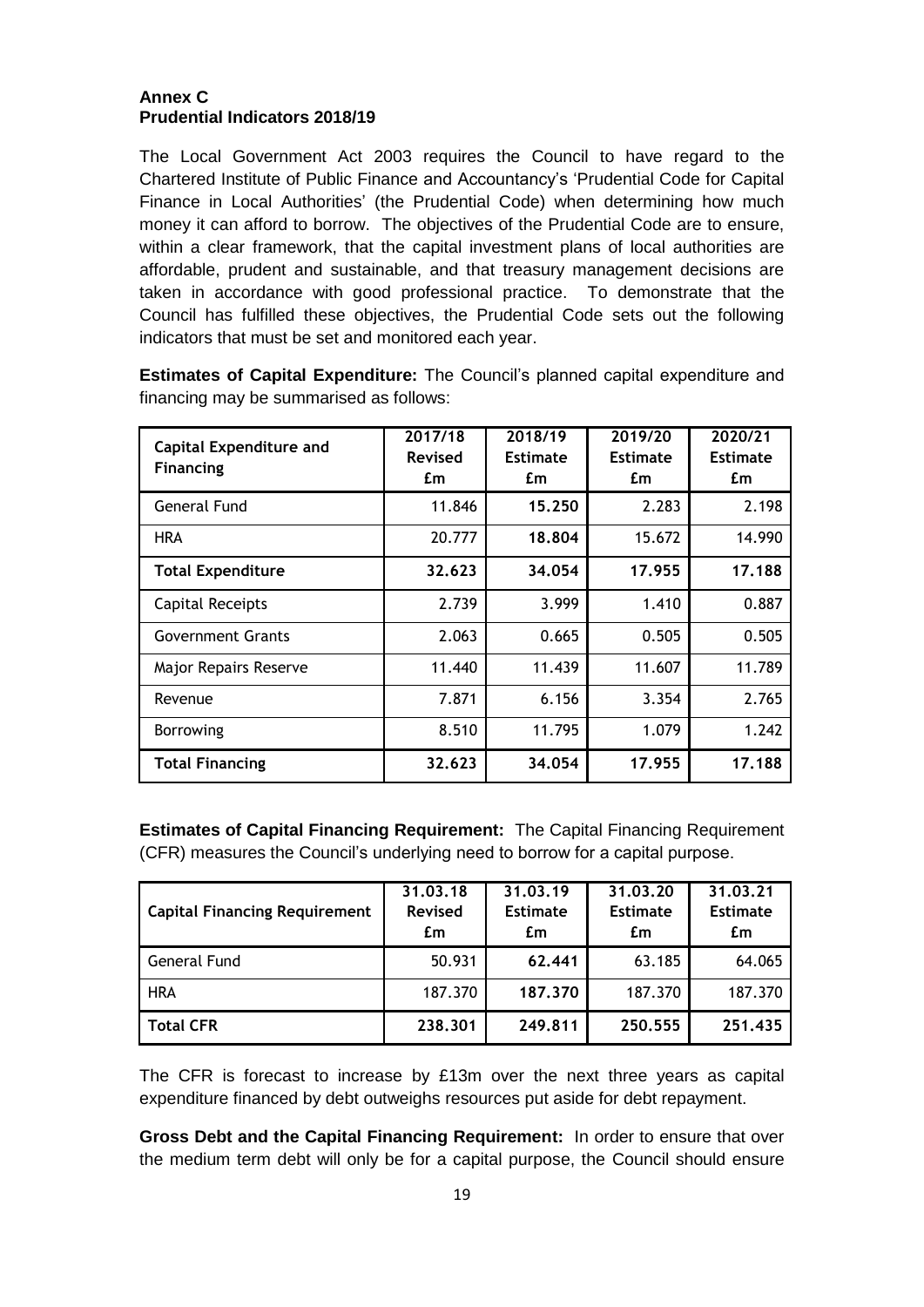that debt does not, except in the short term, exceed the total of capital financing requirement in the preceding year plus the estimates of any additional capital financing requirement for the current and next two financial years. This is a key indicator of prudence.

| <b>Debt</b>      | 31.03.18<br><b>Revised</b><br>£m | 31.03.19<br><b>Estimate</b><br>£m | 31,03,20<br><b>Estimate</b><br>£m | 31,03,21<br><b>Estimate</b><br>£m |
|------------------|----------------------------------|-----------------------------------|-----------------------------------|-----------------------------------|
| <b>Borrowing</b> | 211.837                          | 226,837                           | 226.837                           | 226.837                           |
| Finance leases   |                                  | 0                                 |                                   |                                   |
| Total Debt       | 211,837                          | 226.837                           | 226,837                           | 226.837                           |

Total debt is expected to remain below the CFR during the forecast period.

**Operational Boundary for External Debt:** The operational boundary is based on the Council's estimate of most likely (i.e. prudent but not worst case) scenario for external debt. It links directly to the Council's estimates of capital expenditure, the capital financing requirement and cash flow requirements, and is a key management tool for in-year monitoring. Other long-term liabilities comprise finance lease, Private Finance Initiative and other liabilities that are not borrowing but form part of the Council's debt.

| <b>Operational Boundary</b> | 2017/18<br><b>Revised</b><br>£m | 2018/19<br><b>Estimate</b><br>£m | 2019/20<br><b>Estimate</b><br>£m | 2020/21<br><b>Estimate</b><br>£m |
|-----------------------------|---------------------------------|----------------------------------|----------------------------------|----------------------------------|
| <b>Borrowing</b>            | 252.000                         | 269,000                          | 270.000                          | 270.000                          |
| Other long-term liabilities | 1.500                           | 1.500                            | 1.500                            | 1.500                            |
| <b>Total Debt</b>           | 253,500                         | 270,500                          | 271.500                          | 271.500                          |

**Authorised Limit for External Debt:** The authorised limit is the affordable borrowing limit determined in compliance with the 'Local Government Act 2003'. It is the maximum amount of debt that the Council can legally owe. The authorised limit provides headroom over and above the operational boundary for unusual cash movements.

| <b>Authorised Limit</b>     | 2017/18<br>Limit<br>£m | 2018/19<br>Limit<br>£m | 2019/20<br>Limit<br>£m | 2020/21<br>Limit<br>£m |
|-----------------------------|------------------------|------------------------|------------------------|------------------------|
| <b>Borrowing</b>            | 260.000                | 275,000                | 280.000                | 280.000                |
| Other long-term liabilities | 5.000                  | 5,000                  | 5.000                  | 5.000                  |
| <b>Total Debt</b>           | 265,000                | 280,000                | 285,000                | 285,000                |

**Ratio of Financing Costs to Net Revenue Stream:** This is an indicator of affordability and highlights the revenue implications of existing and proposed capital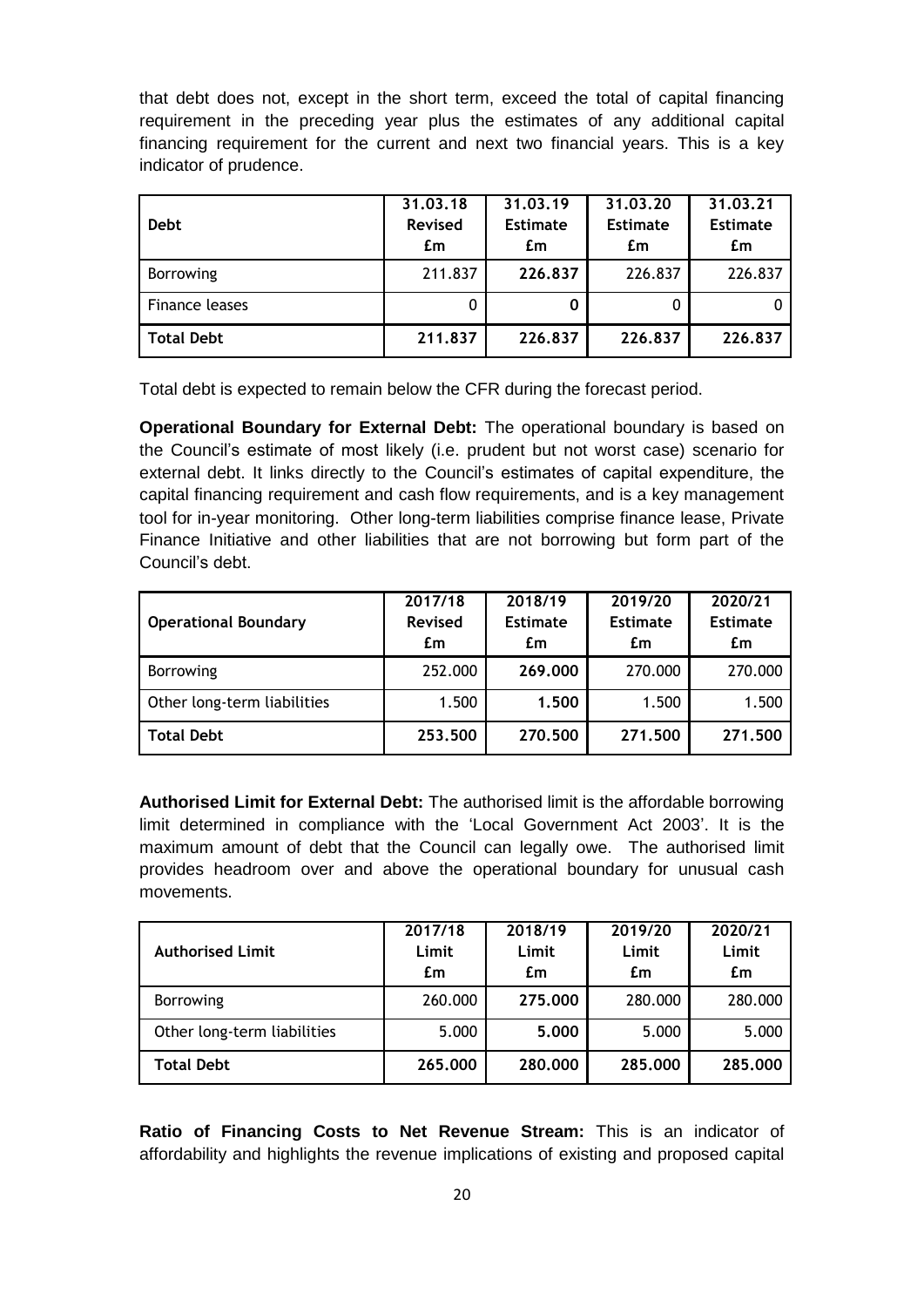| <b>Ratio of Financing Costs to Net</b><br><b>Revenue Stream</b> | 2017/18<br><b>Revised</b><br>% | 2018/19<br><b>Estimate</b><br>% | 2019/20<br><b>Estimate</b><br>% | 2020/21<br><b>Estimate</b><br>% |
|-----------------------------------------------------------------|--------------------------------|---------------------------------|---------------------------------|---------------------------------|
| <b>General Fund</b>                                             | 1.30                           | 4.59                            | 6.71                            | 7.31                            |
| <b>HRA</b>                                                      | 11.53                          | 12.19                           | 12.08                           | 11.96                           |

expenditure by identifying the proportion of the revenue budget required to meet financing costs, net of investment income.

**Incremental Impact of Capital Investment Decisions:** This is an indicator of affordability that shows the impact of capital investment decisions on Council Tax and housing rent levels. The incremental impact is the difference between the total revenue budget requirement of the current approved capital programme and the revenue budget requirement arising from the capital programme proposed.

| Incremental Impact of Capital<br><b>Investment Decisions</b> | 2018/19<br><b>Estimate</b> | 2019/20<br><b>Estimate</b> | 2020/21<br>Estimate |
|--------------------------------------------------------------|----------------------------|----------------------------|---------------------|
| General Fund - increase in annual band<br>D Council Tax      | 26.93                      | 22.93                      | 24.04               |
| HRA - increase in average weekly rents                       | 12.52                      | 6.71                       | 5.52                |

**Adoption of the CIPFA Treasury Management Code:** Full Council approved the adoption of the Chartered Institute of Public Finance and Accountancy's 'Treasury Management in the Public Services' at its meeting on 10 February 2010.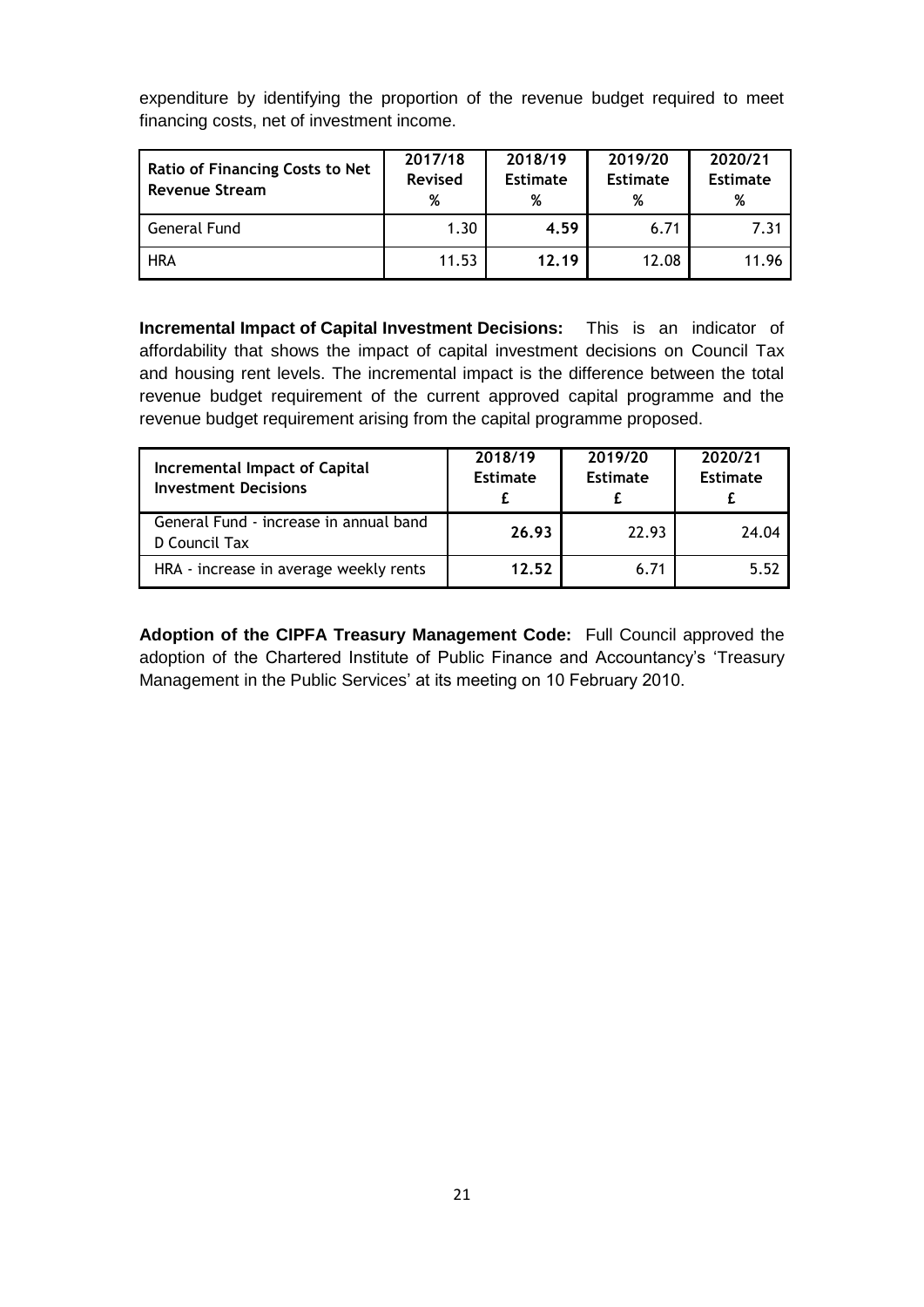# **Annex D Annual Minimum Revenue Provision Statement 2018/19**

Where the Council finances capital expenditure by debt, it must put aside resources to repay that debt in later years. The amount charged to the revenue budget for the repayment of debt is known as Minimum Revenue Provision (MRP), although there has been no statutory minimum since 2008. The 'Local Government Act 2003' requires the Council to have regard to the Department for Communities and Local Government's 'Guidance on Minimum Revenue Provision' (the CLG Guidance) most recently issued in 2012.

The broad aim of the CLG Guidance is to ensure that debt is repaid over a period that is either reasonably commensurate with that over which the capital expenditure provides benefits, or, in the case of borrowing supported by Government Revenue Support Grant, reasonably commensurate with the period implicit in the determination of that grant.

The CLG Guidance requires the Council to approve an Annual MRP Statement each year, and recommends a number of options for calculating a prudent amount of MRP. The following statement incorporates options recommended in the Guidance.

For capital expenditure incurred before 1 April 2008, and for supported capital expenditure incurred on or after that date, MRP will be determined in accordance with the former regulations that applied on 31 March 2008. For Harlow Council, the adjusted Capital Financing Requirement upon which the MRP is calculated is negative in each year prior to April 2008. The MRP on this portion of CFR is therefore zero. *(Option 1 in England & Wales)*

For unsupported capital expenditure incurred after 31 March 2008, with the exception of pump-priming economic development (defined below), MRP will be determined by charging the expenditure over the expected useful life of the relevant asset in equal instalments, starting in the year after the asset becomes operational. *(Option 3 in England and Wales)*

Economic development is defined as the following capital expenditure projects: Prentice Place and the Enterprise Zone.

For assets acquired by finance leases, MRP will be determined as being equal to the element of the rent or charge that goes to write down the balance sheet liability.

Capital expenditure incurred during 2018/19 will not be subject to a MRP charge until 2019/20.

Based on the Council's latest estimate of its Capital Financing Requirement on 31 March 2018, the budget for MRP has been set as follows: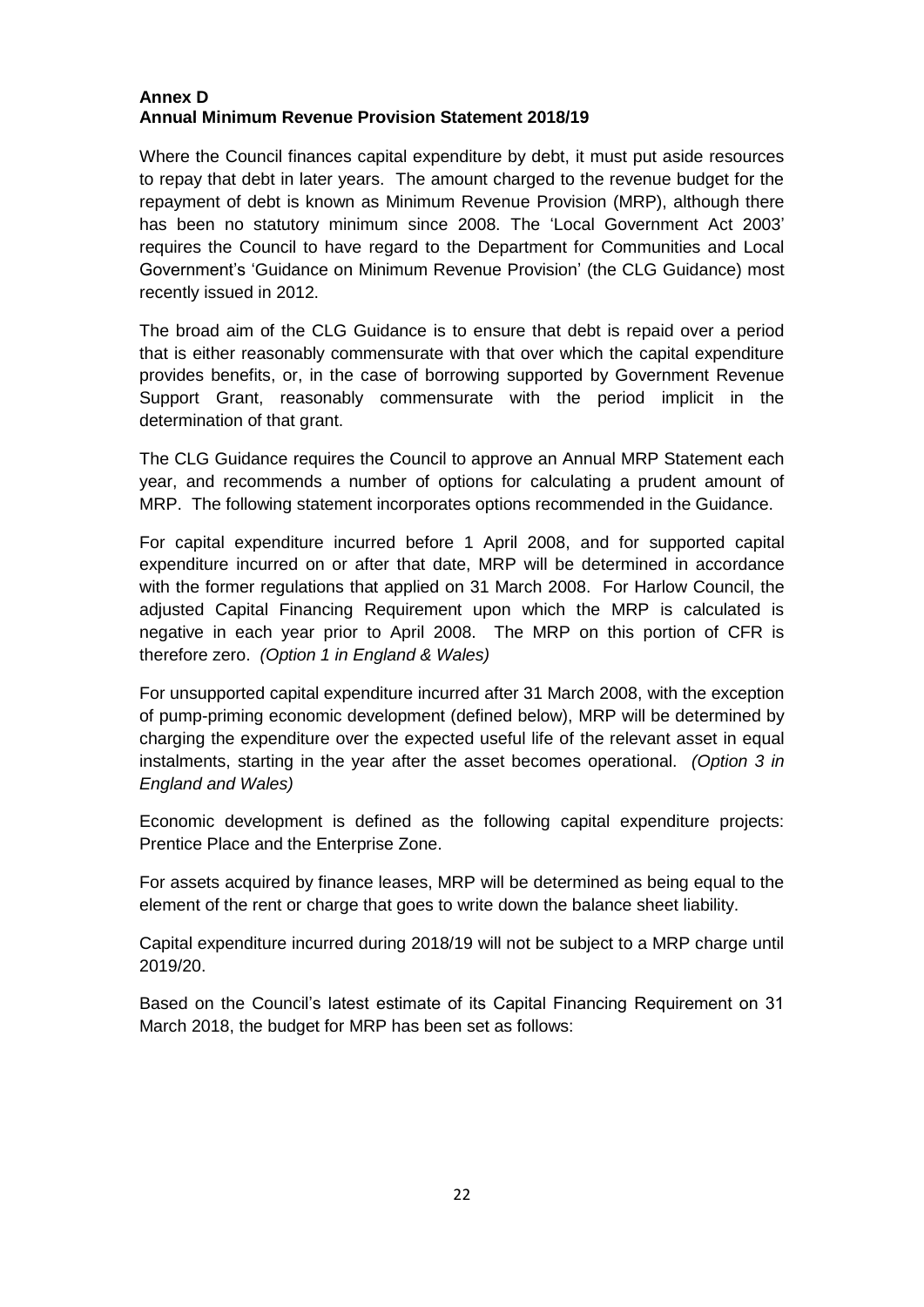|                                       | 31.03.2018<br><b>Estimated CFR</b><br>£m | 2018/19<br><b>Estimated MRP</b> |
|---------------------------------------|------------------------------------------|---------------------------------|
| Capital expenditure before 01.04.2008 | 5.455                                    |                                 |
| Capital expenditure after 31.03.2008  | 45.476                                   | 284,837                         |
| <b>Total General Fund</b>             | 50.931                                   | 284,837                         |
| Assets in the Housing Revenue Account | 187.370                                  |                                 |
| <b>Total Housing Revenue Account</b>  | 187.370                                  |                                 |
| Total                                 | 238.301                                  | 284,837                         |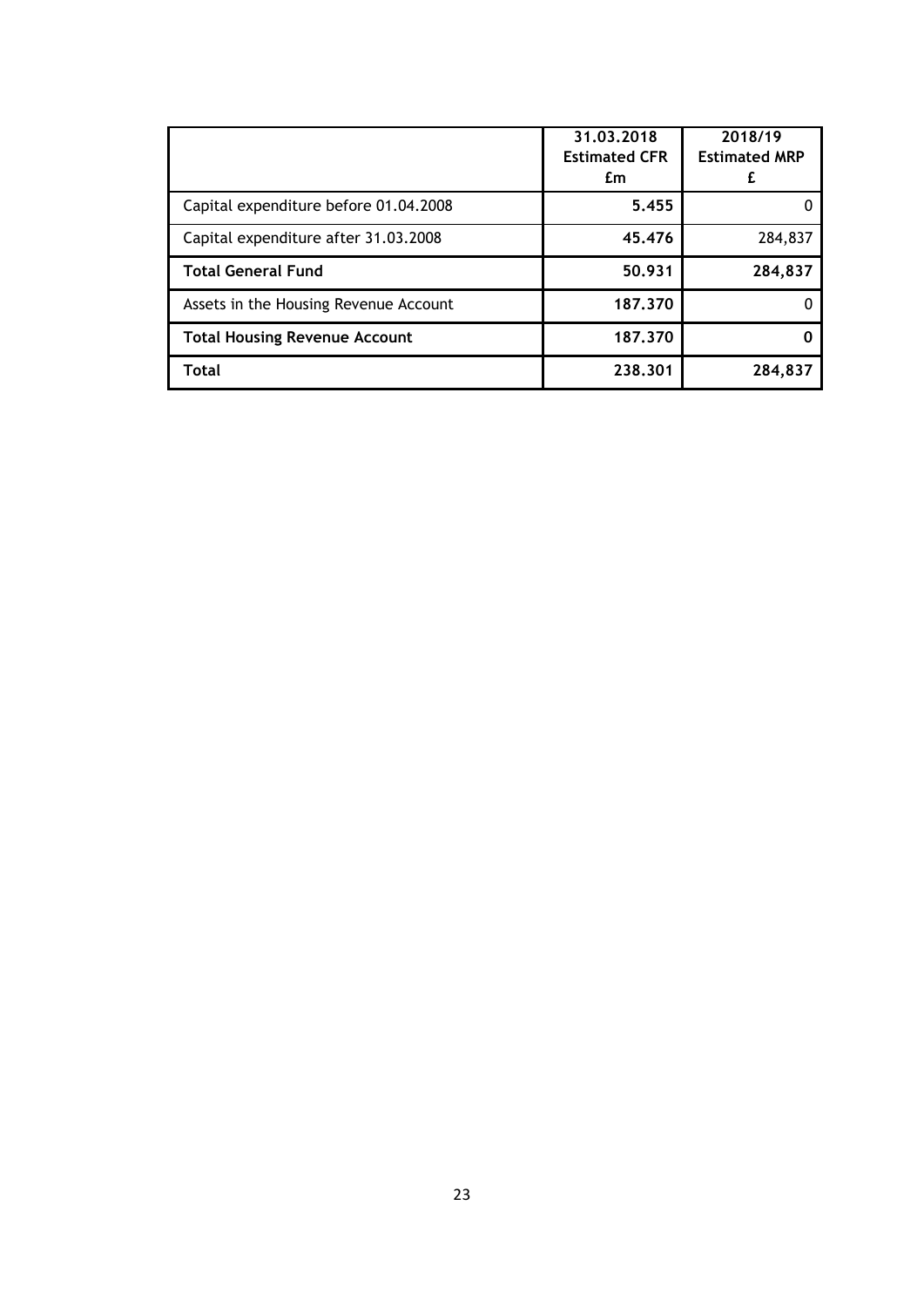# **Annex E Reporting Arrangements**

This Council will adopt the following reporting arrangements in accordance with the requirements of the revised CIPFA Code: -

| <b>Area of Responsibility</b>                                                                                                  | <b>Council/ Committee/</b><br><b>Officer</b>                                                                                             | <b>Frequency</b>                                                                                                                                                                         |
|--------------------------------------------------------------------------------------------------------------------------------|------------------------------------------------------------------------------------------------------------------------------------------|------------------------------------------------------------------------------------------------------------------------------------------------------------------------------------------|
| <b>Treasury Management Policy</b><br>Statement (revised)                                                                       | <b>Full Council</b>                                                                                                                      | Formally adopted Feb<br>2010 (incorporated within<br>subsequent TMSS reports)                                                                                                            |
| <b>Treasury Management Strategy</b><br>/ Annual Investment Strategy /<br>MRP policy                                            | <b>Full Council</b>                                                                                                                      | Annually before the start of<br>the financial year                                                                                                                                       |
| <b>Treasury Management Strategy</b><br>/ Annual Investment Strategy /<br>$MRP$ policy – mid-year review                        | <b>Full Council</b>                                                                                                                      | Mid-year                                                                                                                                                                                 |
| <b>Treasury Management Strategy</b><br>/ Annual Investment Strategy /<br>MRP policy $-$ updates or<br>revisions at other times | <b>Full Council</b>                                                                                                                      | Only following significant<br>events (e.g. substantial<br>changes to Codes of<br>Practice) and where<br>normal reporting<br>arrangements are not<br>timely in relation to the<br>change. |
| <b>Annual Treasury Management</b><br><b>Outturn Report</b>                                                                     | <b>Full Council</b>                                                                                                                      | Annually by 30 September<br>after the end of the<br>financial year                                                                                                                       |
| <b>Treasury Management</b><br><b>Monitoring Reports</b>                                                                        | Portfolio Holder for<br><b>Resources</b>                                                                                                 | Monthly                                                                                                                                                                                  |
| <b>Treasury Management</b><br>Practices                                                                                        | Portfolio Holder for<br><b>Resources</b>                                                                                                 | Annually                                                                                                                                                                                 |
| <b>Scrutiny of Treasury</b><br>Management Strategy                                                                             | <b>Cabinet Overview</b><br>Working Group (+<br><b>Audit &amp; Standards</b><br>Committee as may be<br>required)                          | Annually before the start of<br>the year                                                                                                                                                 |
| Scrutiny of treasury<br>management performance                                                                                 | Portfolio Holder for<br>Resources, Cabinet<br><b>Overview Working</b><br>Group (+ Audit &<br>Standards Committee,<br>as may be required) | As incorporated within<br><b>Annual Treasury</b><br>Management Outturn<br>report                                                                                                         |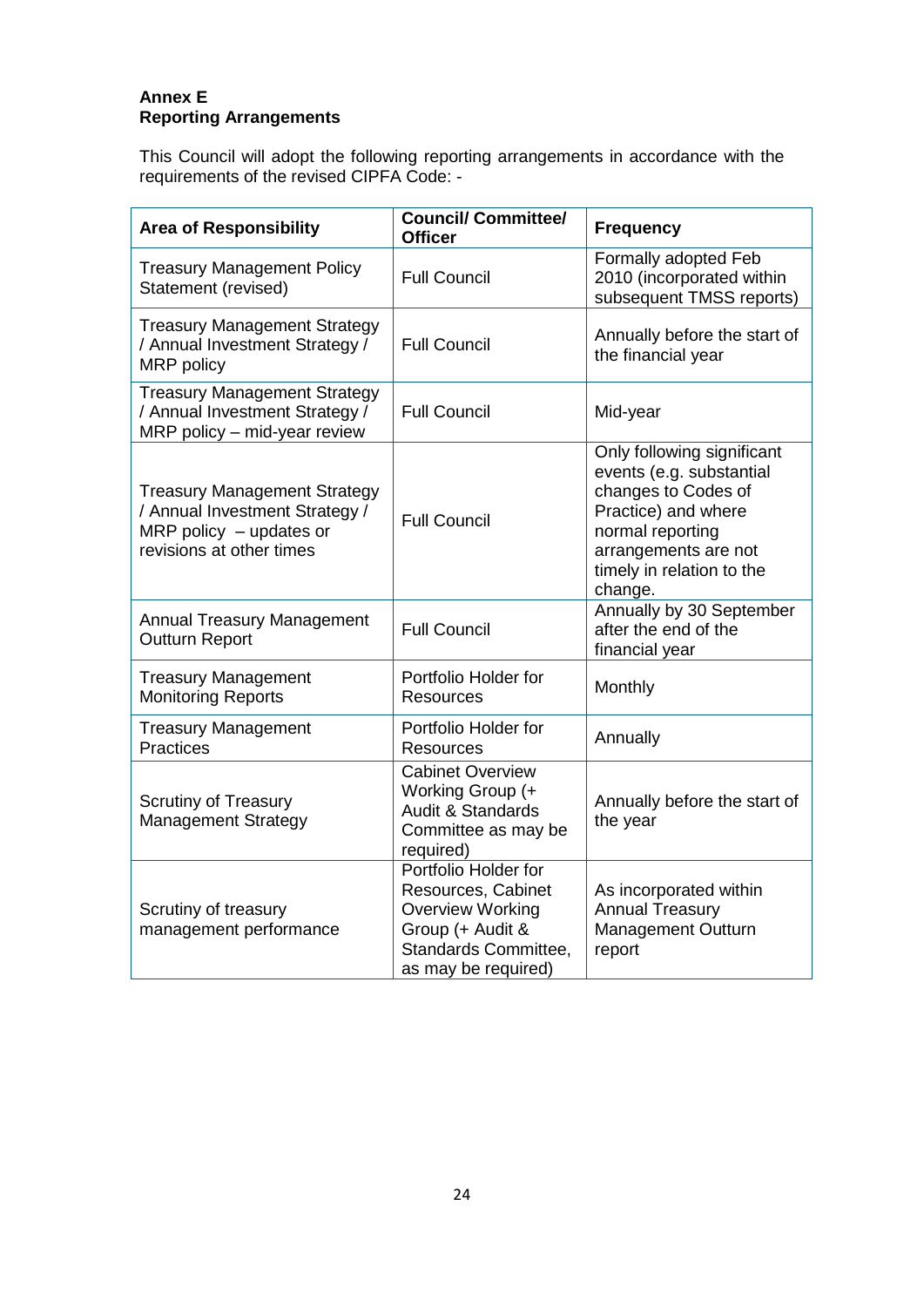# **Annex F Treasury Management Scheme of Delegation**

# **(i) Full Council**

- receiving and reviewing reports on treasury management policies, practices and activities;

- approval of annual strategy.

# **(ii) Cabinet**

- review of/ amendments to the Council's adopted clauses and Treasury Management Strategy Statement and making associated recommendations to Full Council;
- budget consideration and recommendation to Full Council;
- approval of the division of responsibilities;
- receiving ad hoc treasury management monitoring reports and acting on recommendations.

# **(iii) Portfolio Holder for Resources**

- receiving and reviewing regular monitoring reports and making recommendations to Cabinet;
- reviewing the treasury management policy and procedures and making recommendations to the Cabinet;
- reviewing the treasury management practices;
- approving the selection of external service providers and agreeing terms of appointment in conjunction with normal contract approval procedures.

# **(iv) Section 151 Officer**

- recommending clauses, treasury management policy for approval, reviewing the same regularly, and monitoring compliance;
- setting treasury management practices;
- submitting regular treasury management policy reports;
- submitting budgets and budget variations;
- receiving and reviewing management information reports;
- reviewing the performance of the treasury management function;
- ensuring the adequacy of treasury management resources, skills and training, and the effective division of responsibilities within the treasury management function;
- ensuring the adequacy of internal audit, and liaising with external audit;
- recommending the appointment of external service providers.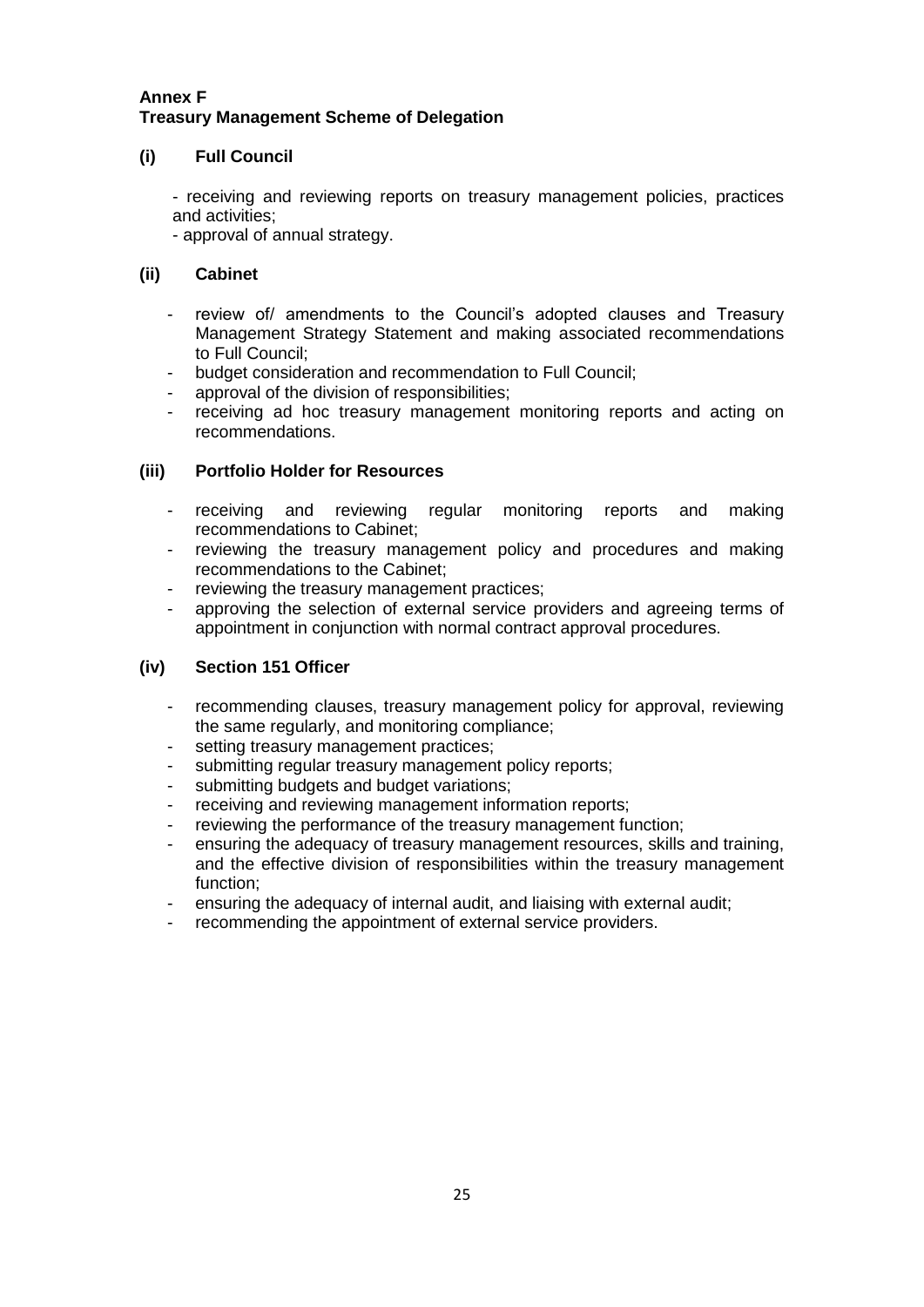# **Annex G Credit Ratings Table**

The Credit Ratings Table has been included as an annex in order to assist with understanding of the ratings referred to within the TMSS. Generally the Council will invest in 'High Grade' or 'Upper Medium Grade' investments.

|                   | Moody's          | S&P        | Fitch      | <b>Meaning</b>                             |
|-------------------|------------------|------------|------------|--------------------------------------------|
|                   | Aaa              | <b>AAA</b> | <b>AAA</b> | Prime                                      |
|                   | Aa1              | AA+        | AA+        |                                            |
|                   | Aa <sub>2</sub>  | AA         | AA         | <b>High Grade</b>                          |
| <b>Investment</b> | АаЗ              | AA-        | AA-        |                                            |
| Grade             | A <sub>1</sub>   | A+         | $A+$       |                                            |
|                   | А2               | A          | A          | <b>Upper Medium Grade</b>                  |
|                   | A <sub>3</sub>   | A-         | A-         |                                            |
|                   | Baa1             | BBB+       | BBB+       |                                            |
|                   | Baa2             | <b>BBB</b> | <b>BBB</b> | Lower Medium Grade                         |
|                   | Baa3             | BBB-       | BBB-       |                                            |
|                   | Ba1              | BB+        | BB+        |                                            |
|                   | Ba2              | BВ         | BВ         | Non Investment Grade Speculative           |
|                   | Ba <sub>3</sub>  | BB-        | BB-        |                                            |
|                   | В1               | B+         | B+         |                                            |
|                   | <b>B2</b>        | в          | в          | <b>Highly Speculative</b>                  |
| Junk              | B3               | в-         | в-         |                                            |
|                   | Caa1             | CCC+       | CCC+       | <b>Substantial Risks</b>                   |
|                   | Caa2             | CCC        | CCC        | <b>Extremely Speculative</b>               |
|                   | Caa <sub>3</sub> | CCC-       | CCC-       |                                            |
|                   | Сa               | CС         | CC+        | In Default w/ Little Prospect for Recovery |
|                   |                  | С          | cc         |                                            |
|                   |                  |            | CC-        | In Default                                 |
|                   | D                | D          | DDD        |                                            |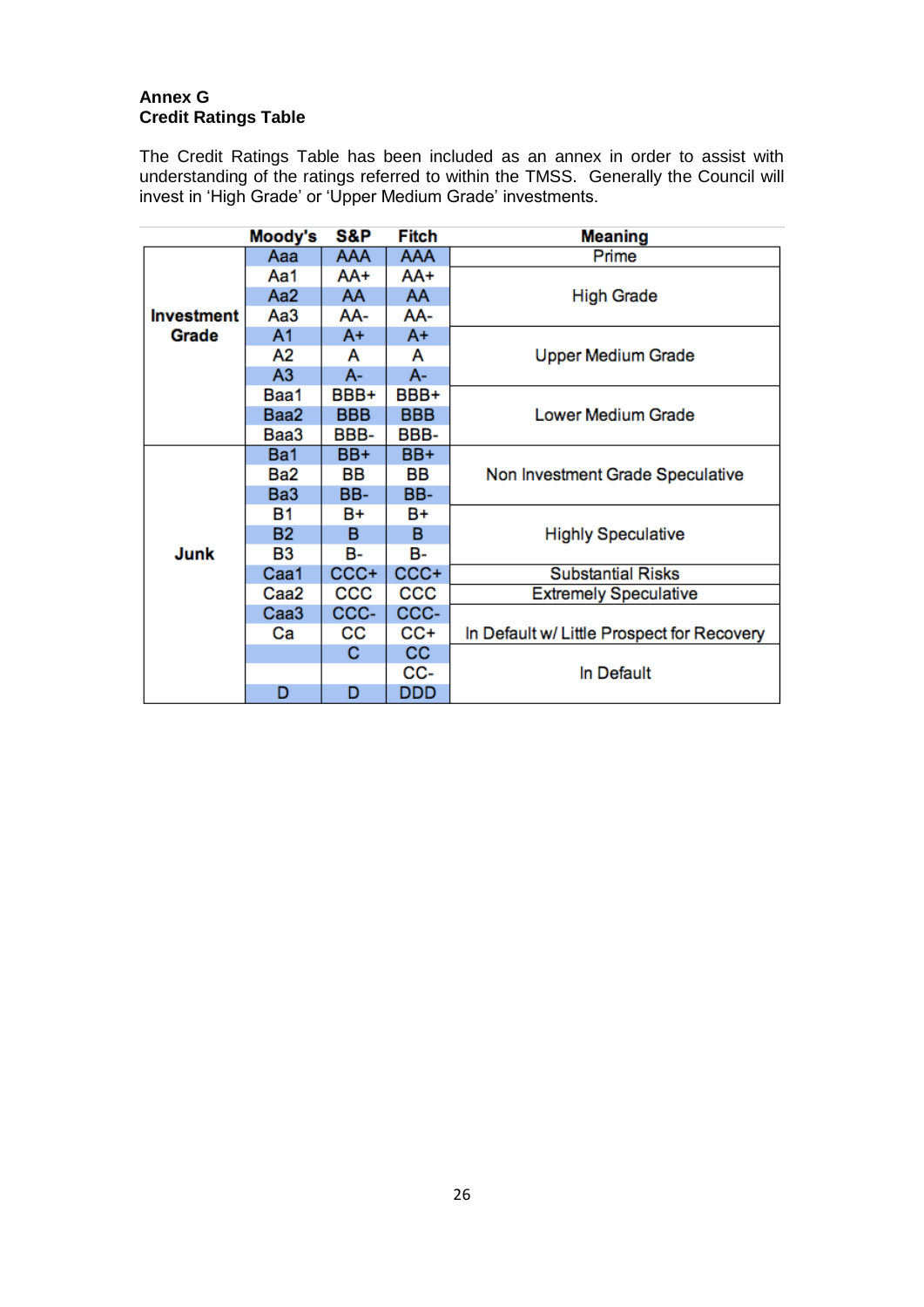## **Annex H Glossary of Terms and Definitions**

## **Bank Rate:**

The term 'Bank Rate' is 'the official Bank Rate paid on commercial bank reserves', i.e. reserves placed by commercial banks with the Bank of England as part of the Bank's operations to reduce volatility in short term interest rates in the money markets. Previously referred to as "repo rate" this term has been replaced as a result of the change in terminology used by the Bank of England as from May 2006

## **Base Rate:**

The term Base Rate refers to the rate which is set by each high street bank; it is the key foundational rate on which they each base all their various lending rates to customers. It is normally set at the same rate as the Bank Rate (q.v.) and changes in line with, and very soon after changes in Bank Rate.

**BRRD:** 'Bank Recovery and Resolution Directive'

**CD:** see 'Certificate of deposit'.

**CDS:** see 'Credit Default Swaps'

**CFR:** see 'Capital Financing Requirement'

**CP:** see 'Commercial paper'.

**CRA:** see 'Credit Rating Agency'.

**Call Account:** 'Call account' is a bank deposit where funds can be withdrawn at any time.

## **Callable Deposit**

Placing a deposit with a bank or building society at a set rate for a set amount of time. However, the borrower has the right to repay the funds on pre agreed dates before maturity. This decision is based upon how market rates have moved since the deal was agreed. If rates have fallen, the likelihood of the deposit being repaid rises, as cheaper money can be found by the borrower.

## **Capital Financing Requirement**

The Capital Financing Requirement reflects the Council's underlying need to borrow for capital purposes. Thus, if new capital expenditure is incurred and not financed from sources other than by borrowing, the CFR will increase by the amount of that expenditure. Borrowing, up to the value of the CFR, may be either from internal cash balances or externally, such as from the Public Works Loan Board (q.v.).

## **Certificate of Deposit**

A certificate of deposit is an unsecured investment issued by a bank or building society which is a fixed deposit, giving a guaranteed interest return. These differ from term deposits in that the lender is not obliged to hold the investment through to maturity and may realise the cash by selling the CD into an active secondary market. This may be useful in instances where the counterparty receives a downgraded credit rating, or the investor encounters an unexpected cashflow issue. CDs are obtained through specialist brokers who deal through the primary and secondary market. CDs offer liquidity and greater access to counterparties who do not trade in term deposits.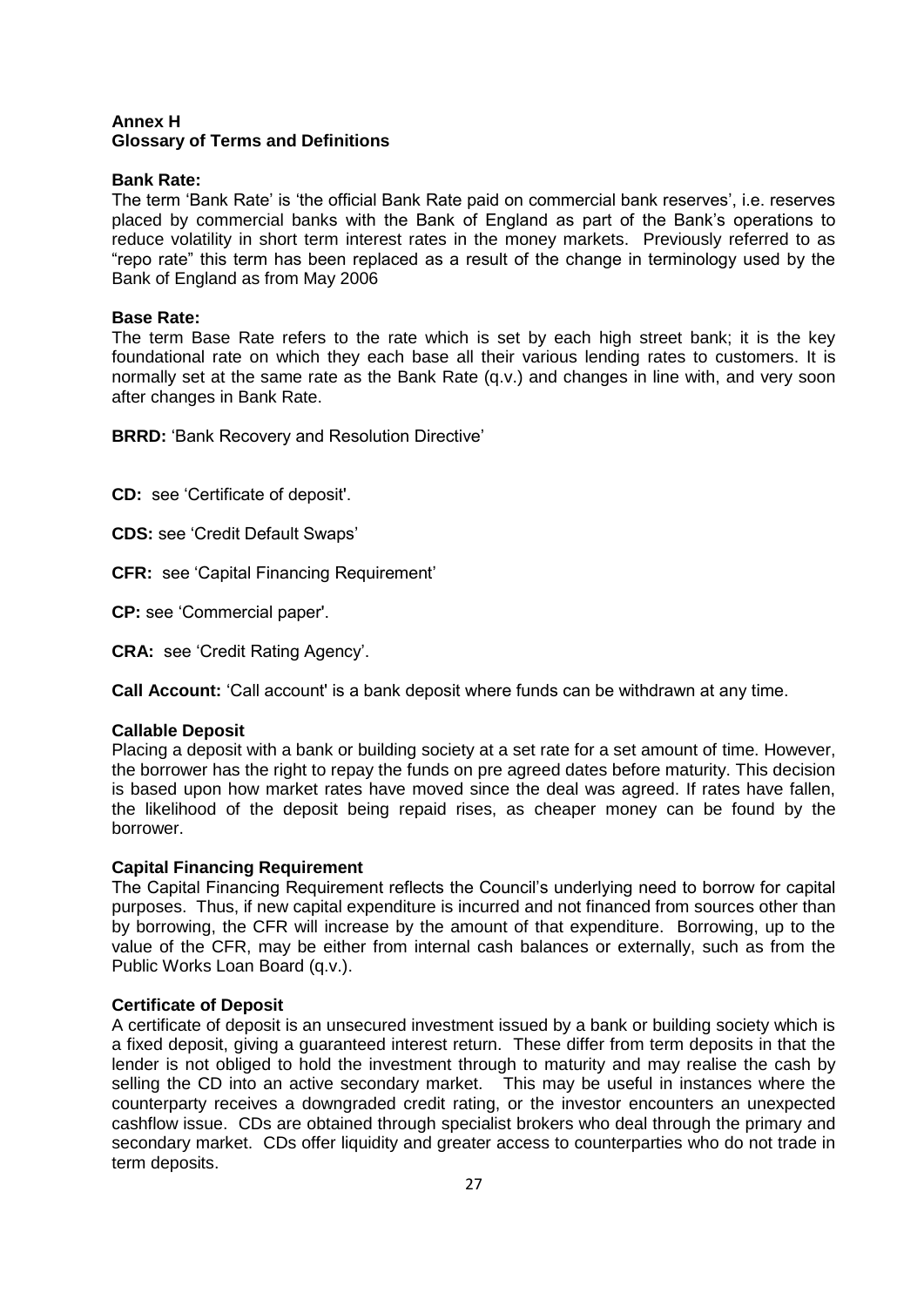**CIPFA:** Chartered Institute of Public Finance and Accountancy.

## **CIPFA Treasury Management Code of Practice**

This represents official practitioners' guidance, which is produced by CIPFA. The government expects Councils and other public service authorities to adopt and comply with the code. The recommendations made in the Code provide a basis for all these public service organisations to create clear treasury management objectives and to structure and maintain sound treasury management policies and practices.

**CLG:** Department of Communities and Local Government.

## **Commercial Paper**

Short-term obligations with maturities ranging from 2 to 270 days issued by banks, corporations and other borrowers. Such instruments are unsecured and usually discounted, although some may be interest bearing.

## **Corporate Bond**

Strictly speaking, corporate bonds are those issued by companies. However, the term is used to cover all bonds other than those issued by governments in their own currencies and includes issues by companies, supranational organisations and government agencies

## **Counterparty**

A counterparty is a party with which a transaction is done.

**CPI:** Consumer Prices Index

## **Credit Default Swaps**

A CDS is a contract between two counterparties in which the buyer of the contract makes quarterly payments to the seller of the contract in exchange for a payoff if there is a credit event (e.g. default) of the reference entity (i.e. the third party on whom the contract is based). The contract essentially provides a means of insurance to the buyer of the CDS against default by a borrower. The "spread" (effectively the premium paid by the CDS buyer) provides an indication of the perceived risk of a default occurring.

# **Credit Rating**

A credit rating is an estimate of the quality of a debt from the lender viewpoint in terms of the likelihood of interest and capital not being paid and of the extent to which the lender is protected in the event of default.

An individual, a firm or a government with a good credit rating can borrow money from financial institutions more easily and cheaply than those who have a bad credit rating.

Credit Ratings are evaluated by Credit Rating agencies (q.v.).

## **Credit rating agency**

'Credit rating agency', or 'rating agency', or CRA, is a firm that issues opinions on companies' ability to pay back their bonds. These opinions are often abbreviated on an alphanumeric scale ranging from AAA to C (or equivalent). The three CRAs used by the Council are Fitch, Moody's and Standard and Poor's.

**DCLG:** Department for Communities and Local Government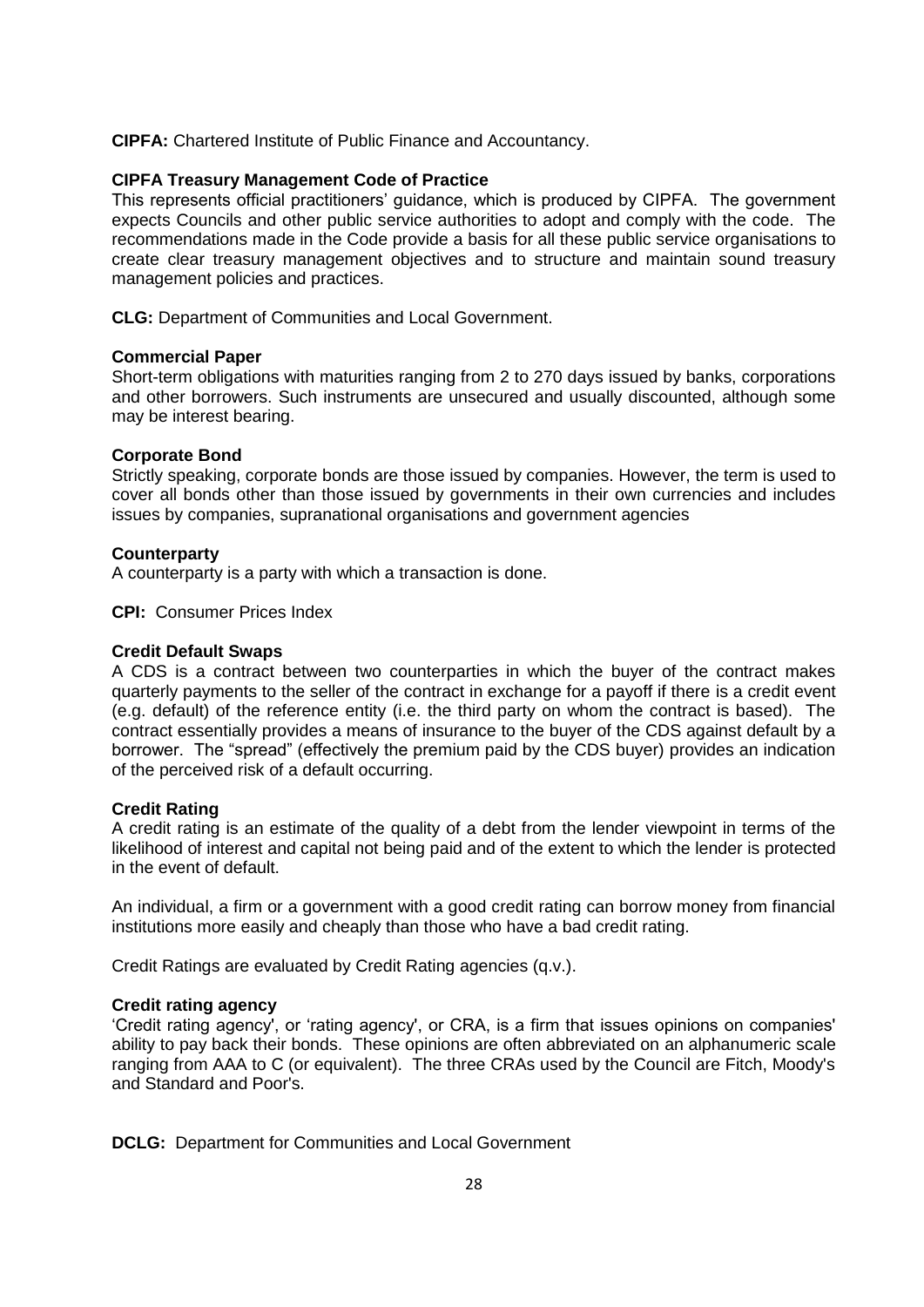#### **DMADF:** see 'Debt Management Agency Deposit Facility'

**DMO:** see 'Debt Management Office'

#### **Dealing**

Is the process of carrying out transactions with a counterparty (q.v.), including agreeing the terms of an investment. This is usually conducted through a broker.

#### **Debt Management Agency Deposit Facility**

Deposit Account offered by the Debt Management Office (q.v.), guaranteed by the UK government.

#### **Debt Management Office**

The Debt Management Office (DMO) is an executive agency of HM Treasury responsible for carrying out the government's debt management policy and managing the aggregate cash needs of the Exchequer. It is also responsible for lending to local authorities and managing certain public sector funds.

#### **Derivative**

A contract whose value is based on the performance of an underlying financial asset, index or other investment. e.g. an option is a derivative because its value changes in relation to the performance of an underlying stock.

**ECB:** European Central Bank

#### **Equity**

A share in a company with limited liability. It generally enables the holder to share in the profitability of the company through dividend payments and capital gain.

**EU:** European Union

**Fed:** The Federal Reserve (US)

**FLS:** Funding for Lending Scheme

#### **Floating Rate Notes**

Bonds on which the rate of interest is established periodically with reference to short-term interest rates

#### **Forward Deal**

The act of agreeing today to deposit funds with an institution for an agreed time limit, on an agreed future date, at an agreed rate.

**Forward Deposits:** see 'forward deal'

#### **Fund Manager**

The individual responsible for making decisions related to any portfolio of investments in accordance with the stated goals of the fund.

**GDP:** Gross Domestic Product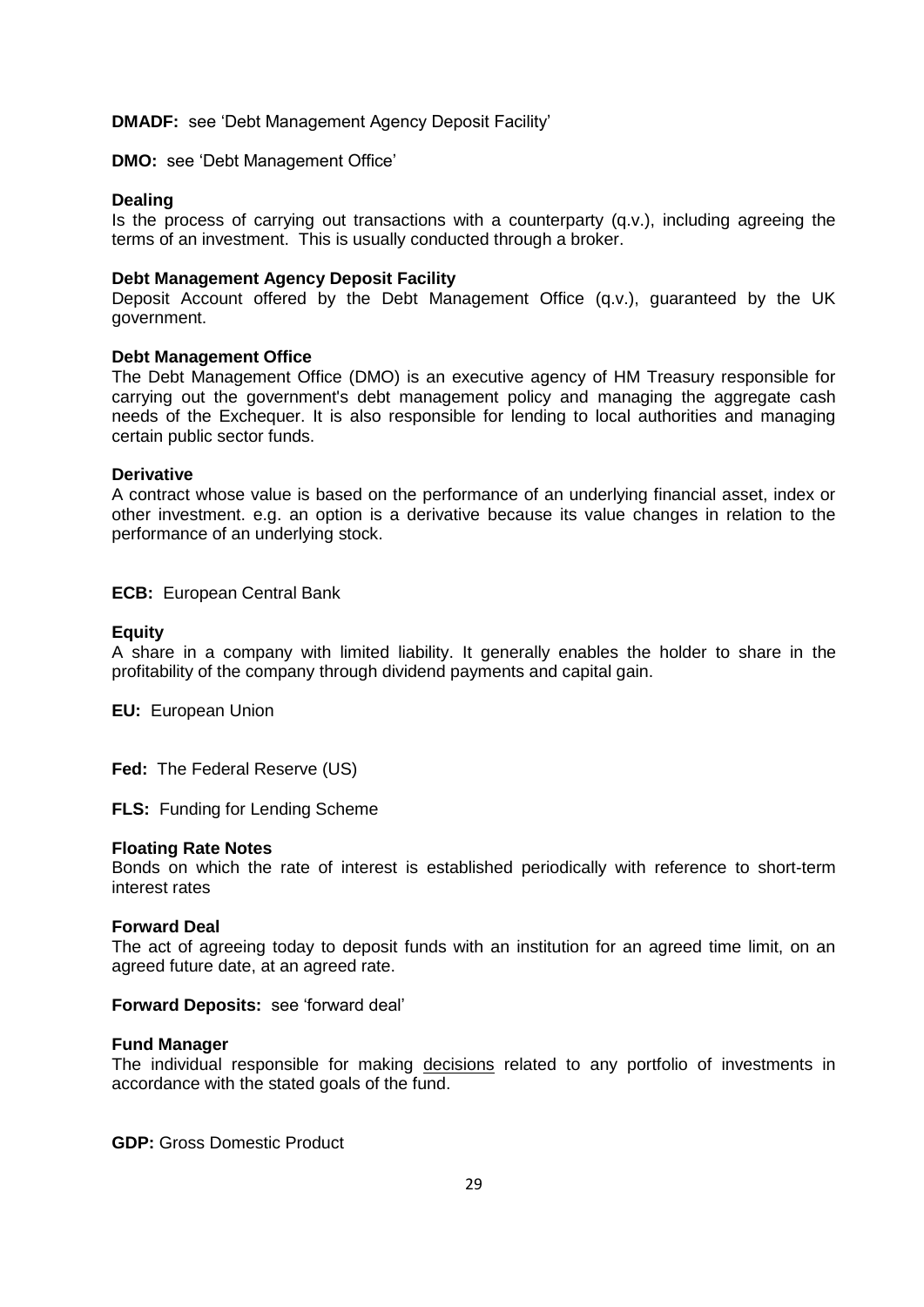## **Gilt**

Registered British government securities giving the investor an absolute commitment from the government to honour the debt that those securities represent.

#### **Gilt Funds**

Pooled fund investing in bonds guaranteed by the UK government.

#### **HRA: Housing Revenue Account**

**HRACFR:** Housing Revenue Account Capital Financing Requirement

#### **iTraxx benchmark**

A group of international credit derivative indexes that are monitored by the International Index Company (IIC). The credit derivatives market that iTraxx provides allows parties to transfer the risk and return of underlying assets from one party to another without actually transferring the assets. iTraxx indexes cover credit derivatives markets in Europe, Asia and Australia.

#### **Lender Option Borrower Option**

'Lender Option Borrower Option' (LOBO) is a floating rate instrument which allows the lender to designate an adjustment rate at periodic reset dates and lets the borrower decide whether to pay the rate or redeem the bond.

## **Liquidity**

Liquidity refers to an asset that can be turned into cash or the ability to quickly sell or buy an asset

**LIBID:** see 'London Interbank Bid Rate'

**LIBOR:** see 'London Interbank Offer Rate'

**LOBO:** see 'Lender Option Borrower Option'

### **London Interbank Bid Rate**

The 'London Interbank Bid Rate' (LIBID) is the rate of interest at which first-class banks in London will bid for deposit funds. Often used as a benchmark for deposit rates. LIBID is not fixed in the same way as LIBOR (q.v.), but is typically one-sixteenth to one-eighth of a per cent below LIBOR.

#### **London Interbank Offer Rate**

'London Interbank Offer Rate' (LIBOR) is the interest rate which banks pay when lending to each other. It is calculated at a specified time each day and based on what it would cost a panel of banks to borrow funds for various periods of time and in various currencies. It then creates an average of the individual banks' figures.

#### **Markets in Financial Instruments Directive II**

New client classification rules were introduced from 3 January 2018 as a result of the UK's implementation of the second Markets in Financial Instruments Directive (MiFID II). Local authorities were transferred to 'client status' unless it requested to institutions to continue to be treated as a professional client in respect of all the regulated financial services that are provided.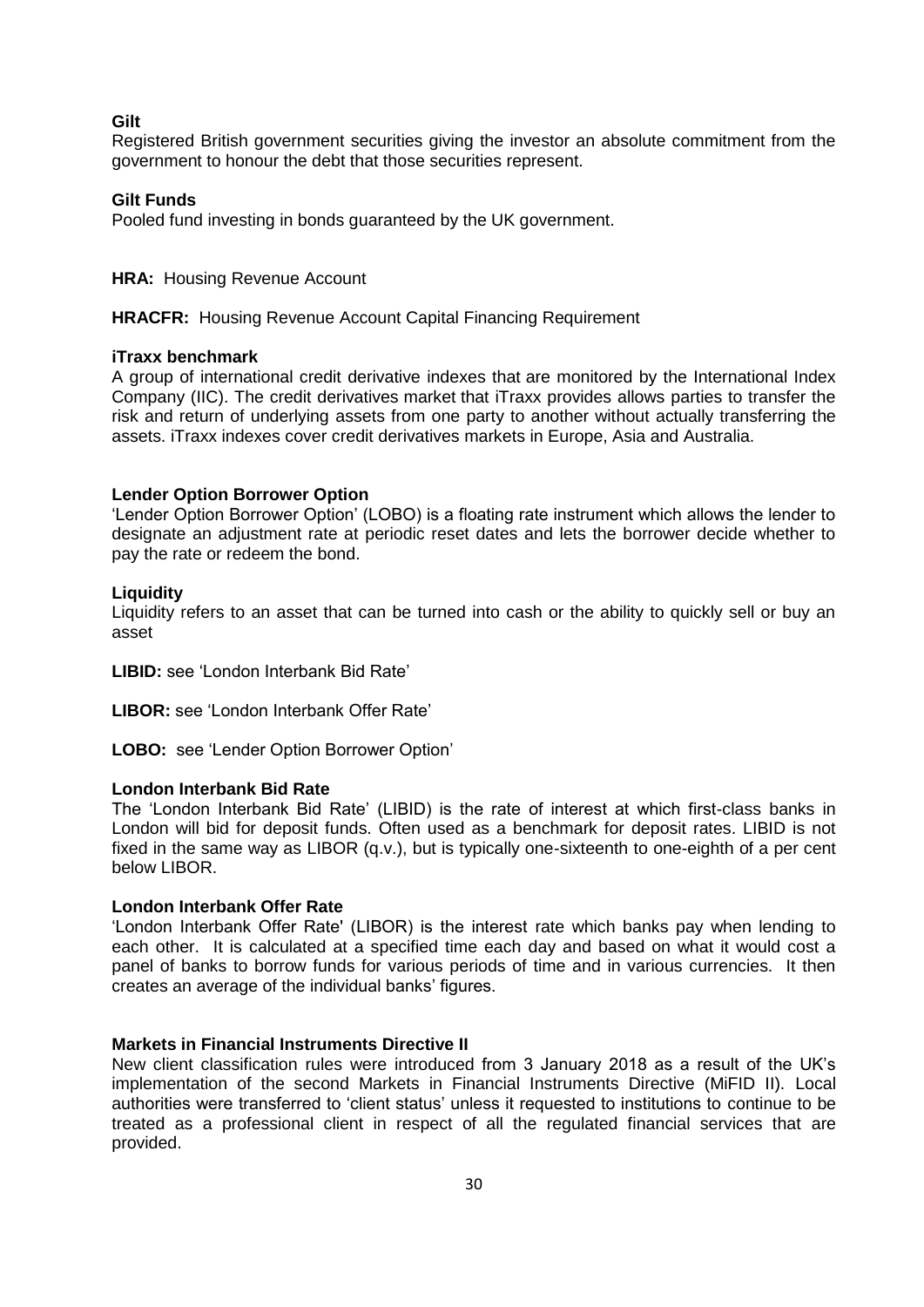**MIFID II:** see Markets in Financial Instruments Directive II

**MMF:** see 'Money Market Fund'

#### **Money Market Fund**

Money Market Funds are mutual funds that invest in short-term debt instruments. They provide the benefits of pooled investment, as investors can participate in a more diverse and highquality portfolio than they otherwise could individually. Like other mutual funds, each investor who invests in a money market fund is considered a shareholder of the investment pool, a part owner of the fund. Money market funds are actively managed within rigid and transparent guidelines to offer safety of principal, liquidity and competitive sector-related returns. It is very similar to a unit trust, however, in a MMF equities are replaced by cash instruments. Returns are typically around 1 month LIBID (q.v.), and the average maturity is generally below 60 days.

**MPC:** Monetary Policy Committee

**MRP:** Minimum Revenue Provision, for the repayment of debt.

#### **Open Ended Investment Companies (OEIC)**

Investment funds that partly resemble an investment trust and partly a unit trust. Like investment trusts, they issue shares on the London Stock Exchange and invest money raised from shareholders in other companies. The term open-ended means that when demand for the shares rises the fund manager just issues more shares, instead of there being a rise in the share price. The price of OEIC shares is determined by the value of the underlying assets of the fund.

#### **Other Bond Funds**

Pooled funds investing in a wide range of bonds.

**PWLB:** see 'Public Works Loan Board'

#### **Programme of Development**

The balance of Programme of Development funding (POD) represents monies received from Central Government for regeneration in the east of England, and is held by the Council on behalf of a Partnership comprising local councils and partners from the third and private sectors. The funding was received after a series of successful bids by the Partnership.

#### **Public Works Loan Board**

The Public Works Loan Board (PWLB) is a UK Government statutory body whose function is to lend money from the National Loans Fund to Councils and other public bodies and to collect the repayments.

**Rating Agency:** see 'Credit Rating Agency'

**Repo:** see 'Repurchase Agreement'

#### **Repurchase Agreement**

'Repurchase agreement', or repo, is a contract where the seller of certain securities agrees to buy them back from the purchaser at a specified time for an agreed price.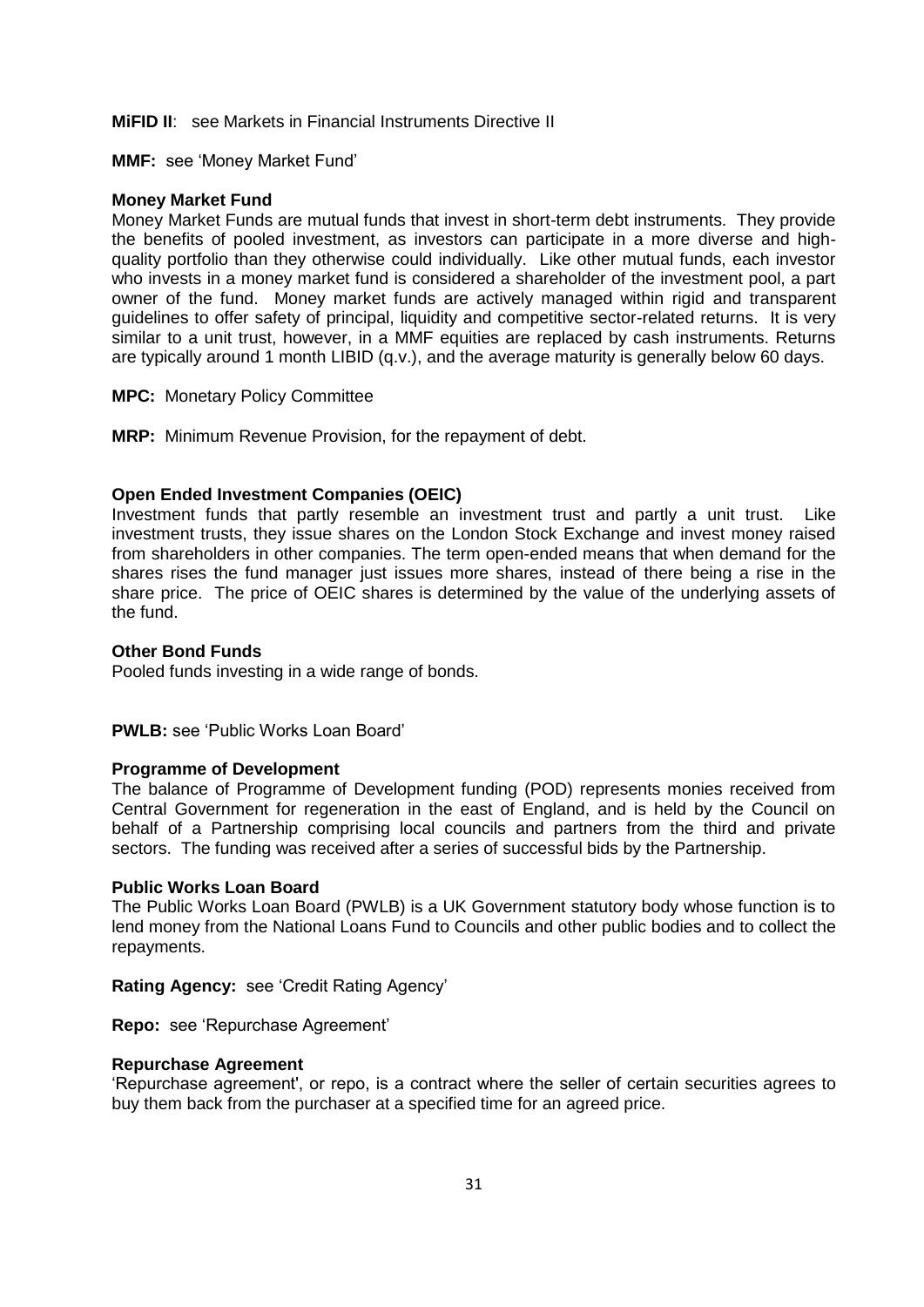## **Reverse Gilt Repo**

This is a transaction as seen from the point of view of the party which is buying the gilts. In this case, one party buys gilts from the other and, at the same time and as part of the same transaction, commits to resell equivalent gilts on a specified future date, or at call, at a specified price.

## **Sovereign Issues (Ex UK Gilts)**

Bonds issued or guaranteed by nation states, but excluding UK government bonds.

## **Supranational Bonds**

Bonds issued by supranational bodies, e.g. European Investment Bank. These bonds – now known as Multilateral Development Bank bonds – are generally AAA rated and behave similarly to gilts, but pay a higher yield ("spread") given their relative illiquidity when compared with gilts.

**T-bills:** see 'Treasury Bills'.

#### **Term Deposit**

(or 'Time deposit') is a generic term for a bank deposit where funds cannot be withdrawn for a fixed period of time. The lender receives a fixed rate of interest. These are unsecured investments and place the lender at risk of bail-in should this occur during the term of the investment.

#### **Time Deposit:** see 'Term Deposit'

#### **Treasury Bills**

Treasury bills are a AAA/AA+ rated, short-dated form of Government debt, issued by the Debt Management Office (q.v.), via a weekly tender, on a Friday. Lenders would use the services of a specialist broker to access the market. These usually have a maturity of one, three or six months and provide a return to the investor by virtue of being issued at a discount to their final redemption value. There is also an active secondary market for T-bills which means that lending may be available for a range of dates. Interest rates tend to be higher than the DMADF  $(q.v.).$ 

## **Treasury Management Strategy**

This is the Council's overall policy and framework by which it will carry out that policy in relation to its borrowing and investment needs in the coming financial year.

## **Treasury Management Policy Statement**

This is the Council's statement of intention in respect of its treasury management. It is prescribed by the CIPFA Treasury Management Code of Practice (q.v.).

#### **Variable Rate Asset Value**

'Variable Rate Asset Value' (VNAV) occurs where the net asset value, or principal sum, invested may change depending on trading conditions. The value is calculated at the end of the business day based on the value of investments less any liabilities divided by the number of shares outstanding. With investments carrying this attribute, the capital sum invested may not be equal to the capital sum repaid.

**VNAV:** see 'Variable Net Asset Value'.

## **Weighted Average Maturity**

'Weighted average maturity', or WAM, is used to measure interest rate risk. WAM is calculated by taking the maturity of the underlying money market instruments held by the fund, weighted according to the relative holdings per instrument.